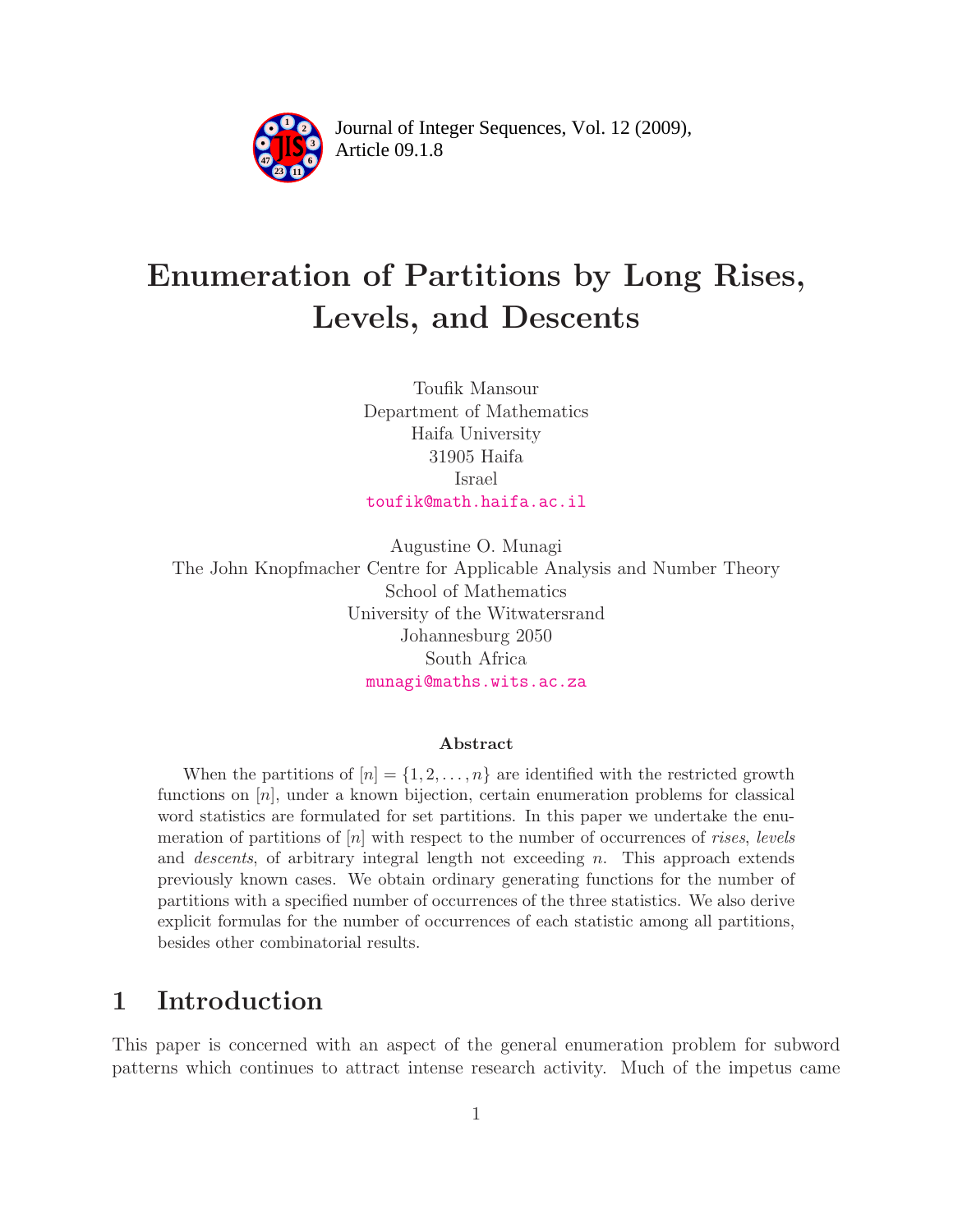from Carlitz and collaborators, in the 1970's, with several papers on rises, levels and descents in selected classes of words which include permutations and compositions (see, for example,  $[3, 4, 6, 5]$  $[3, 4, 6, 5]$  $[3, 4, 6, 5]$  $[3, 4, 6, 5]$  $[3, 4, 6, 5]$  $[3, 4, 6, 5]$  $[3, 4, 6, 5]$ . Recently, Burstein and Mansour  $[2]$  studied the set of k-ary words containing a specified number of subword partterns. Heubach and Mansour [\[9\]](#page-15-5) found generating functions for the number compositions of  $n$  according to the number of rises, descents and levels. Later the authors  $|8|$  obtained enumerative results for compositions of n according to the number of occurrences of a subword of length three. Elizalde and Noy [\[7\]](#page-15-7) studied the permutations of length n according to the number occurrences of a fixed word of length three or four. More recently, Mansour and Sirhan [\[11,](#page-16-0) Theorem 2.1] found the following generating function for the number of  $k$ -ary *n*-words according to the number of  $t$ -levels:

<span id="page-1-0"></span>
$$
W_t(x, y; k) = \left(1 - \frac{k(x + x^2 + \dots + x^{t-2} + x^{t-1}/(1 - xy))}{1 + x + \dots + x^{t-2} + x^{t-1}/(1 - xy)}\right)^{-1}.
$$
\n(1.1)

In this paper we specialize to set partitions, and extend several of the above results. More precisely, we find the generating functions for the number of partitions of  $[n]$  according to the number occurrences of t-levels, t-rises and t-descents, defined below.

A partition of  $[n] = \{1, 2, \ldots, n\}$  is a decomposition of  $[n]$  into non-overlapping subsets or blocks  $B_1, B_2, \ldots, B_k, 1 \leq k \leq n$ , which are listed in the increasing order of their least elements. We will represent a partition  $\pi = B_1, B_2, \ldots, B_k$  in the canonical sequential form  $\pi = \pi_1 \pi_2 \cdots \pi_n$  such that  $j \in B_{\pi_j}$ ,  $1 \leq j \leq n$ . Thus a sequence  $\pi = \pi_1 \pi_2 \cdots \pi_n$  over the alphabet  $[k]$  represents a partition of  $[n]$  with k blocks if and only if it is a restricted growth function on [n] satisfying  $\{\pi_1, \pi_2, \cdots, \pi_n\} = [k]$  (see [\[14\]](#page-16-1) for details). For instance, 12312424 is the canonical sequential form of the partition  $\{1, 4\}, \{2, 5, 7\}, \{3\}, \{6, 8\}$  of [8].

Partitions will be identified with their corresponding canonical sequences throughout, and this platform will be employed in the study of three word-statistics. We undertake the enumeration of partitions according to the number of occurrences of rises, levels and descents by considering t letters at a time,  $t > 1$ . This generalizes the work done in an earlier paper [\[10\]](#page-16-2) which dealt with the case  $t = 2$ .

Let  $\pi = \pi_1 \pi_2 \cdots \pi_n$  be any partition represented by its canonical sequence. Given an integer  $t > 1$  we say that  $\pi$  has a t-rise at i if  $\pi_i < \pi_{i+1} < \cdots < \pi_{i+t-1}$ , and a t-level if  $\pi_i = \pi_{i+1} = \cdots = \pi_{i+t-1}$ . Similarly for a *t-descent*. For example, if  $t = 3$ , then the partition 1211123421 of [10] has two 3-rises (at  $i = 5$  and  $i = 6$ ), one 3-level (at  $i = 3$ ) and one 3-descent (at  $i = 8$ ).

The set of partitions of [n] will be denoted by  $\mathfrak{P}_n$  and the subset of partitions with k blocks by  $\mathfrak{P}_{n,k}$ . The cardinality of  $\mathfrak{P}_{n,k}$  is the Stirling number of the second kind  $S(n,k)$ , in the notation of [\[12\]](#page-16-3).

Our first main result is the ordinary generating function for the number of partitions of  $[n]$  with a given number of t-levels (Theorem [2.1\)](#page-2-0). This is followed shortly by a "generic" generating function for the number of partitions of  $[n]$  with a given number of t-rises (Theorem [3.3\)](#page-7-0). It is generic in the sense that it yields an explicit ordinary generating function when t is specified. We illustrate the derivations with  $t = 2$  and  $t = 3$ .

Expectedly, an analogous (but simpler) generating function (than that of  $t$ -rises) is obtained for the number of t-descents (Theorem [4.1\)](#page-13-0).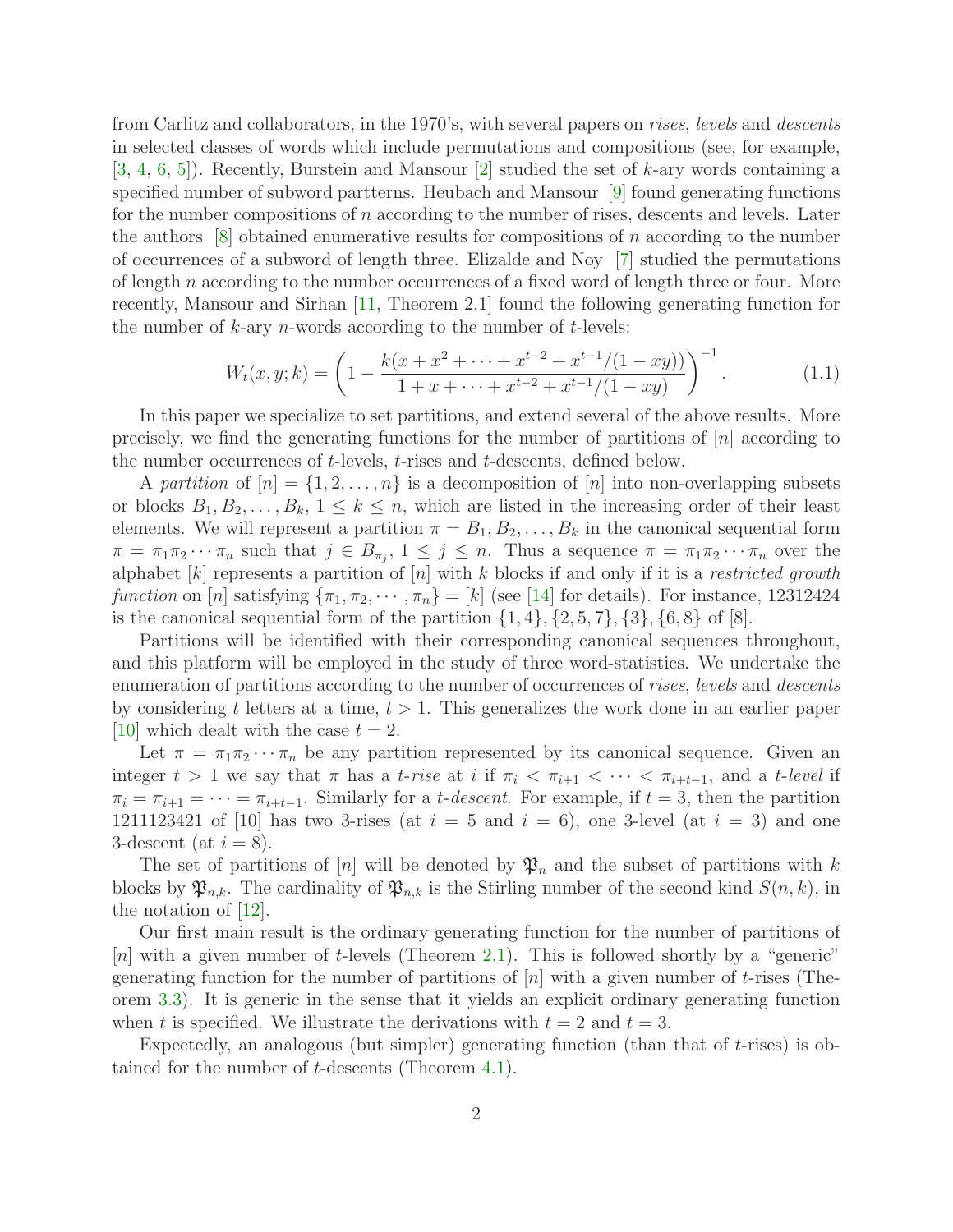<span id="page-2-2"></span>Fundamental to our results is the observation that a partition  $\pi$  of  $|n|$  with k blocks, can be decomposed uniquely as

$$
\pi = \pi' k w,\tag{1.2}
$$

where  $\pi'$  is a partition of [n] with  $k-1$  blocks and w is a k-ary word, i.e., a word over the alphabet  $[k]$ .

Between, the main theorems we provide examples with a few special cases and obtain some combinatorial results requiring direct proof.

# 2 Enumeration of partitions by t-levels

Let  $L_t(x, y)$  be the ordinary generating function for the number of partitions of [n] according to the number of  $t$ -levels, that is,

$$
L_t(x, y) = \sum_{n \ge 0} \sum_{\pi \in \mathfrak{P}_n} x^n y^{\# t-\text{levels in }\pi}.
$$

In order to evaluate  $L_t(x, y)$ , we modify the above notation to the case of partitions of [n] with k blocks, that is, we denote the ordinary generating function for the number of partitions of  $[n]$  with k blocks and t-levels by

<span id="page-2-1"></span>
$$
L_t(x, y; k) = \sum_{n \ge 0} \sum_{\pi \in \mathfrak{P}_{n,k}} x^n y^{\# t-\text{levels in }\pi}.
$$

Note that a refinement of  $(1.1)$  can be obtained by using  $[11]$ , Section 2.1 and  $(1.1)$  to prove that the generating function  $W_t(x, y; k, a)$  for the number of k-ary words  $\sigma$  of length n with  $\sigma_1 = a$  according to the number of t-levels is given by

$$
W_t(x, y; k, a) = \frac{x + x^2 + \dots + x^{t-2} + x^{t-1}/(1 - xy)}{1 + x + \dots + x^{t-2} + x^{t-1}/(1 - xy)} W_t(x, y; k)
$$
  
= 
$$
\frac{x + x^2 + \dots + x^{t-2} + x^{t-1}/(1 - xy)}{1 - (k-1)(x + x^2 + \dots + x^{t-2} + x^{t-1}/(1 - xy))}.
$$
 (2.1)

We now obtain an explicit expression for  $L_t(x, y; k)$  by means of  $(2.1)$  and  $(1.2)$ . Note that [\(1.2\)](#page-2-2) implies  $L_t(x, y; k) = L_t(x, y; k-1)W_t(x, y; k, k)$  for all  $k \ge 1$  with initial condition  $L_t(x, y; 0) = 1$ . Hence, by  $(2.1)$  we obtain, for all  $k \geq 1$ ,

$$
L_t(x, y; k) = L_t(x, y; k-1) \frac{x + x^2 + \dots + x^{t-2} + x^{t-1}/(1 - xy)}{1 - (k-1)(x + x^2 + \dots + x^{t-2} + x^{t-1}/(1 - xy))},
$$

which implies that

$$
L_t(x, y; k) = \frac{(x + x^2 + \dots + x^{t-2} + x^{t-1}/(1 - xy))^k}{\prod_{j=0}^{k-1} (1 - j(x + x^2 + \dots + x^{t-2} + x^{t-1}/(1 - xy)))}.
$$

<span id="page-2-0"></span>Since  $L_t(x, y) = 1 + \sum_{k \geq 1} L_t(x, y; k)$  we obtain the following result.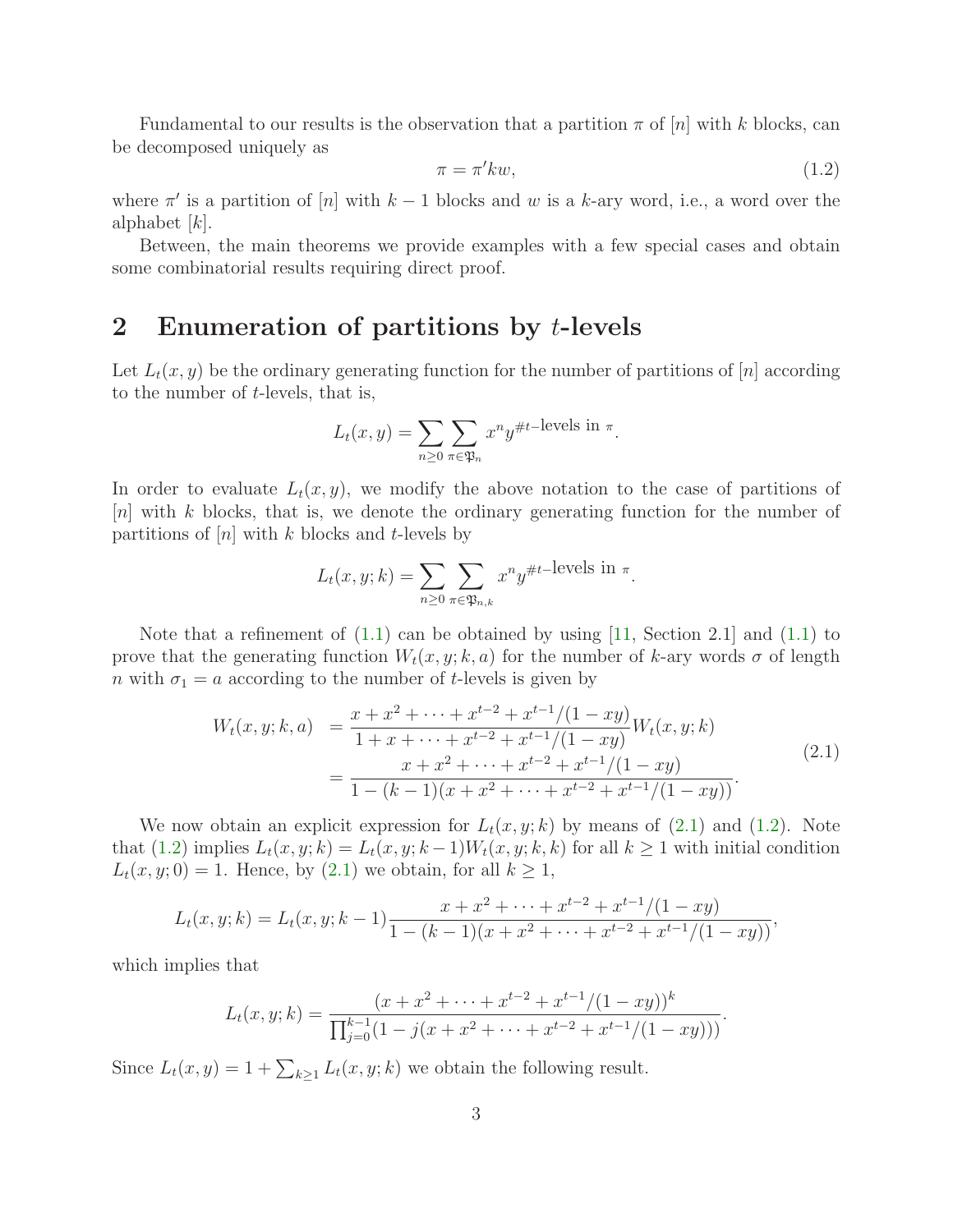**Theorem 2.1.** The ordinary generating function for the number of partitions of  $[n]$  with k blocks according to the number of t-levels is given by

$$
L_t(x, y; k) = \frac{(x + x^2 + \dots + x^{t-2} + x^{t-1}/(1 - xy))^k}{\prod_{j=0}^{k-1} (1 - j(x + x^2 + \dots + x^{t-2} + x^{t-1}/(1 - xy)))}.
$$

Moreover, the ordinary generating function for the number of partitions of [n] according to the number of t-levels is given by

$$
L_t(x,y) = 1 + \sum_{k \ge 1} \frac{(x + x^2 + \dots + x^{t-2} + x^{t-1}/(1 - xy))^k}{\prod_{j=0}^{k-1} (1 - j(x + x^2 + \dots + x^{t-2} + x^{t-1}/(1 - xy)))}.
$$

As a corollary of the above theorem we obtain the following result.

<span id="page-3-0"></span>**Corollary 2.2.** The number of t-levels in all the partitions of  $[n]$  with k blocks is given by

$$
k\sum_{i=0}^{n+1-t} S(i,k) + \sum_{j=2}^{k} (j-1) \sum_{i=0}^{n-t} j^{n-t-i} S(i,k).
$$

Proof. Differentiating the generating function in the statement of Theorem [2.1,](#page-2-0) and then substituting  $y = 1$ , we have

$$
\sum_{n\geq 0} \sum_{\pi \in \mathfrak{P}_{n,k}} (\#t - \text{levels in } \pi) x^n = \frac{k x^{k-1+t}}{(1-x) \prod_{j=1}^k (1-jx)} + \frac{x^{k+t}}{(1-x) \prod_{j=1}^k (1-jx)} \sum_{j=2}^k \frac{j-1}{1-jx},
$$

which is equivalent to (use the fact that  $\frac{x^k}{\Box^k}$  $\frac{x^k}{\prod_{j=0}^k (1-jx)} = \sum_{n\geq 0} S(n,k)x^n$ :

$$
\sum_{n\geq 0} \sum_{\pi \in \mathfrak{P}_{n,k}} (\#2 - \text{rises in } \pi) x^n
$$
  
=  $kx^{t-1} \sum_{n\geq 0} S(n,k) x^n \sum_{n\geq 0} x^n + x^t \sum_{n\geq 0} S(n,k) x^n \sum_{j=2}^k (j-1) \sum_{n\geq 0} j^n x^n$ .

 $\blacksquare$ 

Thus, by collecting the  $x^n$  coefficient we obtain the desired result.

### 2.1 Some Special Cases

It follows from Theorem [2.1](#page-2-0) that the ordinary generating function for the number of partitions of  $[n]$  with k blocks without t-levels is given by

$$
L_t(x, 0; k) = \frac{(x + x^2 + \dots + x^{t-2} + x^{t-1})^k}{\prod_{j=0}^{k-1} (1 - j(x + x^2 + \dots + x^{t-2} + x^{t-1}))}.
$$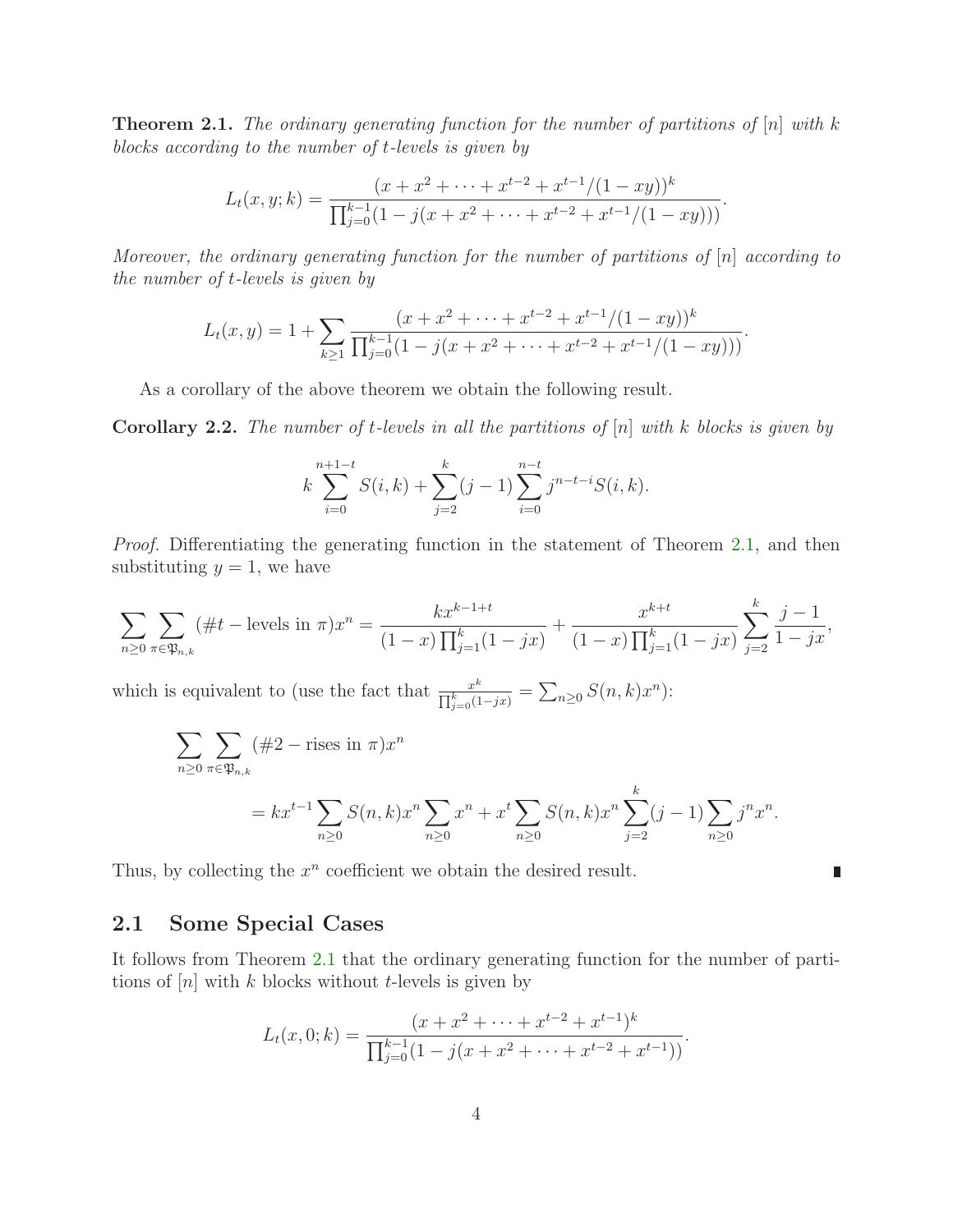In particular, we obtain for verification,

$$
L_2(x,0;k) = \frac{x^k}{(1-x)(1-2x)\cdots(1-(k-1)x)} = \sum_n S(n-1,k-1)x^n.
$$

That is (see [\[10\]](#page-16-2) for a bijective proof), the number of k-partitions of  $[n]$  without levels is given by  $S(n-1, k-1)$ . In a similar manner, it can be shown that

$$
L_3(x,0;k) = L_2(x+x^2,0;k) = \sum_{n} \sum_{r=0}^{\lfloor n/2 \rfloor} {n-r \choose r} S(n-1-r,k-1)x^n.
$$

That is, the number of k-partitions of  $[n]$  without 3-levels is given by

$$
\sum_{r=0}^{\lfloor n/2 \rfloor} \binom{n-r}{r} S(n-1-r, k-1).
$$

And so forth.

Direct special cases of Theorem [2.1](#page-2-0) can also be explicitly stated. For instance,

$$
L_2(x, y; k) = \frac{(x/(1-xy))^k}{\prod_{j=0}^{k-1} (1-j(x/(1-xy)))} = \sum_n \sum_r \binom{n-1}{r} S(n-1-r, k-1) x^n y^r.
$$

So the number of partitions of  $[n]$  with k blocks and r occurrences of 2-levels is given by  $\binom{n-1}{r}$  $\binom{-1}{r}S(n-1-r,k-1)$ . Similarly we have

$$
L_3(x, y; k) = \frac{(x + x^2/(1 - xy))^k}{\prod_{j=0}^{k-1} (1 - j(x + x^2/(1 - xy)))}.
$$

It is a routine exercise to show that the coefficient of  $x^n y^r$  in the expansion of  $L_3(x, y; k)$ , and hence the number of k-partitions of  $[n]$  with r occurrences of 3-levels, is given by

$$
\sum_{v=1}^r \sum_{j=v}^{\lfloor (n-r)/2 \rfloor} \binom{r-1}{v-1} \binom{j}{r} \binom{n-r-j}{j} S(n-r-j-1, k-1).
$$

Analogous formulas for higher values of t are clearly possible. Table [1](#page-5-0) shows the numbers of 2-levels and 3-levels in the partitions of |n| for  $n = 0, 1, \ldots, 10$ . The sequence numbers in the encyclopedia of integer sequences are given in the last column, except where a sequence is "new", that is, not presently in [\[13\]](#page-16-4).

## 3 Enumeration of partitions by t-rises

In this section we consider the generating function for the number of partitions of  $[n]$  according to the number of t-rises,

$$
R_t(x, y) = \sum_{n \geq 0} \sum_{\pi \in \mathfrak{P}_n} x^n y^{\# t - \text{rises in } \pi}.
$$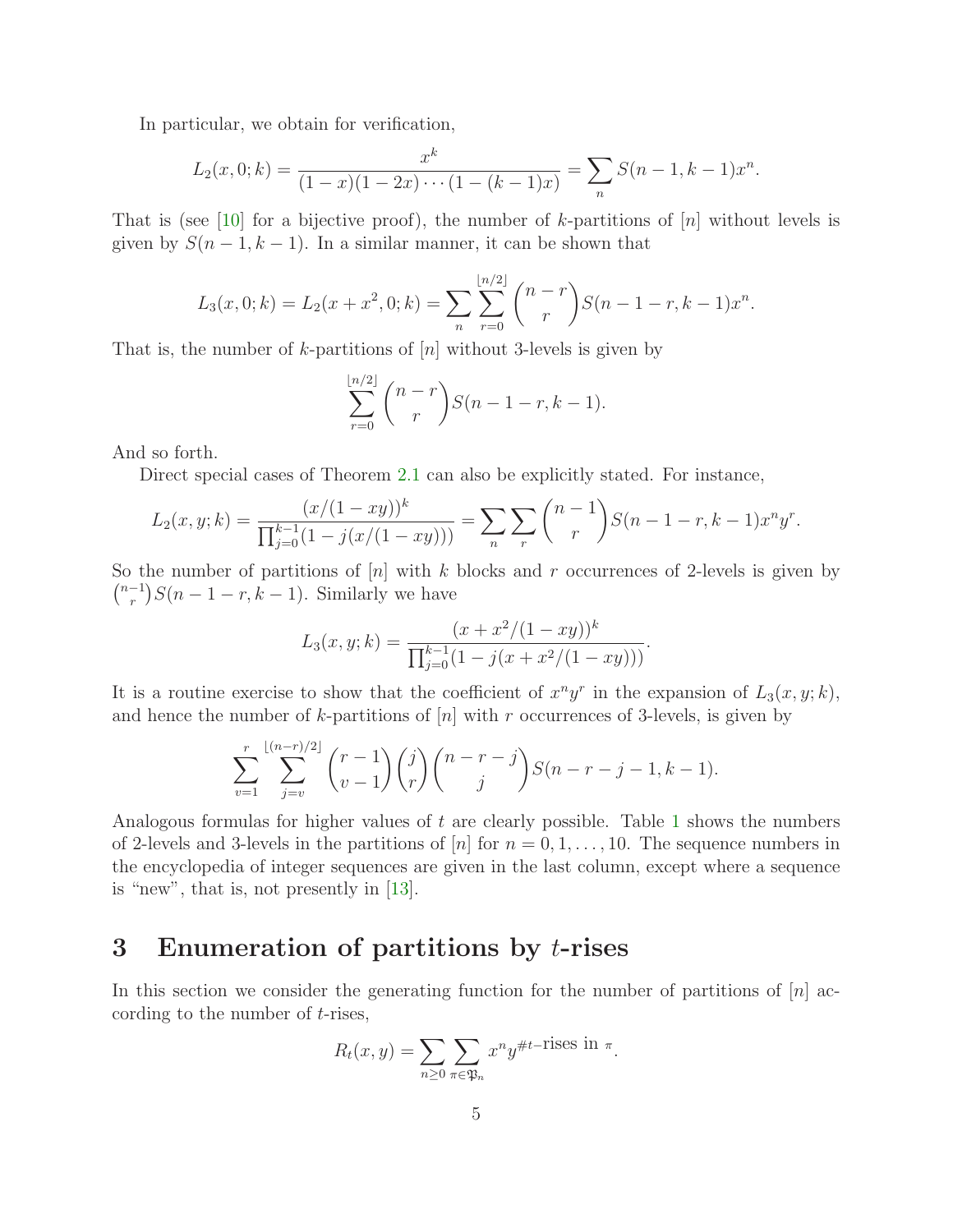| $2$ -levels<br>$\sqrt{n}$ | $\theta$         |                  | $\overline{2}$   | 3                | 4                | 5              | 6              | 7              | 8    | 9     | Sequence in [13]   |
|---------------------------|------------------|------------------|------------------|------------------|------------------|----------------|----------------|----------------|------|-------|--------------------|
| $\overline{0}$            | 1                |                  |                  | $\overline{2}$   | 5                | 15             | 52             | 203            | 877  | 4140  | A000110            |
| T                         | $\theta$         | 0                |                  | $\overline{2}$   | 6                | 20             | 75             | 312            | 1421 | 7016  | A052889            |
| $\overline{2}$            | $\theta$         | $\Omega$         | $\left( \right)$ |                  | 3                | 12             | 50             | 225            | 1092 | 5684  | A105479            |
| 3                         | $\theta$         | $\Omega$         | $\left( \right)$ | $\left( \right)$ | 1                | 4              | 20             | 100            | 525  | 2912  | A105480            |
| $\overline{4}$            | $\theta$         | $\left( \right)$ |                  | $\left( \right)$ | $\left( \right)$ |                | 5              | 30             | 175  | 1050  | A105481            |
|                           |                  |                  |                  |                  |                  |                |                |                |      |       |                    |
| $3$ -levels<br>$\sqrt{n}$ | $\theta$         |                  | $\overline{2}$   | 3                | 4                | $\overline{5}$ | 6              | 7              | 8    | 9     | Sequence in $[13]$ |
| $\overline{0}$            |                  |                  | 2                | 4                | 12               | 41             | 159            | 685            | 3233 | 16534 | "new"              |
|                           | $\theta$         | 0                | $\left( \right)$ |                  | $\overline{2}$   | 8              | 32             | 141            | 672  | 3451  | A105483            |
| $\overline{2}$            | $\left( \right)$ | $\Omega$         | $\Omega$         | $\left( \right)$ | 1                | $\overline{2}$ | 9              | 38             | 177  | 882   | A105484            |
| 3                         | $\theta$         | 0                | $\left( \right)$ | 0                | $\left( \right)$ |                | $\overline{2}$ | 10             | 44   | 215   | A105485            |
| $\overline{4}$            | $\theta$         | 0                | $\left( \right)$ | $\left( \right)$ | $\left($         | $\left($       |                | $\overline{2}$ | 11   | 50    | A105486            |

<span id="page-5-0"></span>Table 1: Number of partitions of [n] with 2-levels and 3-levels

as well as the generating function for the number of partitions of  $[n]$  with k blocks according to the number of  $t$ -rises,

<span id="page-5-2"></span>
$$
R_t(x, y; k) = \sum_{n \ge 0} \sum_{\pi \in \mathfrak{P}_{n,k}} x^n y^{\# t - \text{rises in } \pi}.
$$

For rises the decomposition [\(1.2\)](#page-2-2) gives

$$
R_t(x, y; k) = x R_t^{(1)}(x, y; k-1) U_t(x, y; k) = \sum_{n \ge 0} \sum_{\pi \in \mathfrak{P}_{n, k-1}} x^n y^{\# t-\text{rises in } (\pi k)} U_t(x, y; k), \quad (3.1)
$$

where  $U_t(x, y; k)$  is the ordinary generating function for the number of k-ary words of length *n* according to the number of *t*-rises, that is,  $U_t(x, y; k) = \sum_{n\geq 0} \sum_w x^n y^{\#t-\text{rises in } w}$  such that the internal sum is over all  $k$ -ary words  $w$  of length  $n$ .

<span id="page-5-1"></span>**Lemma 3.1.** The ordinary generating function  $U_t^{(s)}$  $t^{(s)}(x, y; k)$  for the number of  $(k + s)$ -ary words  $w(k + 1)(k + 2) \cdots (k + s)$ , w is k-ary word, of length  $n + s$  according to number of t-rises is given by

$$
U_t^{(s)}(x,y;k) = \frac{U_t^{(s)}(x,y;k-1) + xU_t^{(s+1)}(x,y;k-1) - xU_t^{(1)}(x,y;k-1)}{1 - xU_t^{(1)}(x,y;k-1)}
$$

for all  $s = 0, 1, \ldots, t - 1$ ,

$$
U_t^{(t)}(x, y; k) = yU_t^{(t-1)}(x, y; k) \text{ and } U_t^{(0)}(x, y; k) = U_t(x, y; k),
$$

with the initial condition  $U_t^{(s)}$  $t^{(s)}(x, y; k) = \frac{1}{1 - kx}$  for all  $s + k \leq t - 1$ .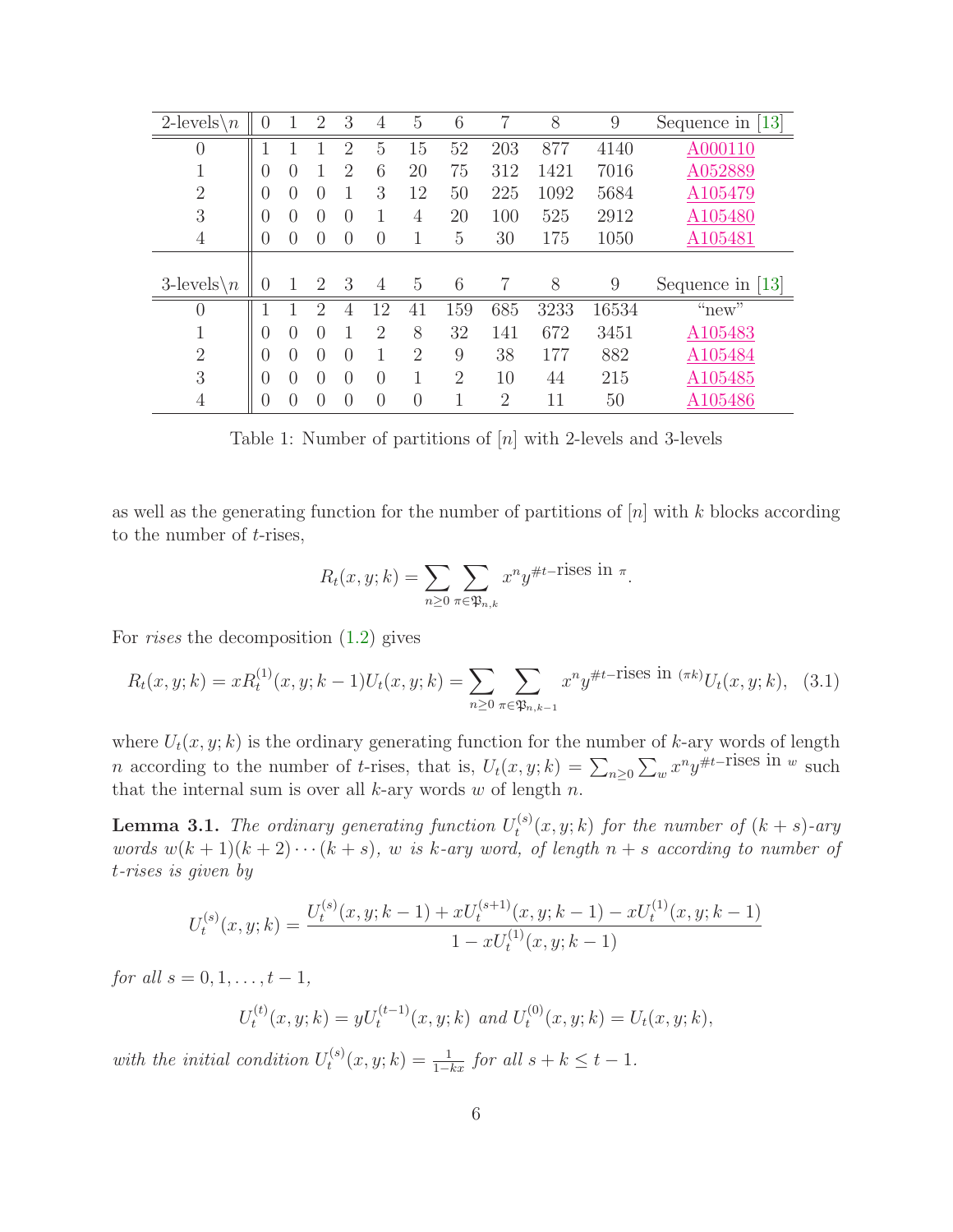Proof. The equalities

$$
U_t^{(t)}(x,y;k) = yU_t^{(t-1)}(x,y;k), \quad U_t^{(0)}(x,y;k) = U_t(x,y;k), \text{ and } U_t^{(s)}(x,y;k) = \frac{1}{1 - kx},
$$

with  $s + k \leq t - 1$ , hold from the definitions. Assume  $0 \leq s \leq t - 1$ . We derive a functional equation for  $U_t^{(s)}$  $t^{(s)}(x, y; k)$ . Let w be any k-ary word w contains the letter k exactly m times, and let us consider the following cases:

- The case  $m = 0$ . The contribution in this case is  $U_t^{(s)}$  $t^{(s)}(x, y; k-1).$
- The case  $m > 0$ . In this case w can be decomposed as  $w = w^{(1)} k w^{(2)} k \cdots w^{(m)} k w^{(m+1)}$ . By considering the two cases, with  $w^{(m+1)}$  being either empty or nonempty, we obtain that the contribution of this case equals

$$
x^{m}(U_t^{(1)}(x,y;k-1))^{m-1}U_t^{(s+1)}(x,y;k-1)+x^{m}(U_t^{(1)}(x,y;k-1))^{m}(U_t^{(s)}(x,y;k-1)-1).
$$

Summing over all possible values of  $m \geq 0$  we obtain that

$$
U_t^{(s)}(x, y; k) = U_t^{(s)}(x, y; k - 1) + \sum_{m \ge 1} x^m (U_t^{(1)}(x, y; k - 1))^{m-1} U_t^{(s+1)}(x, y; k - 1)
$$
  
+ 
$$
\sum_{m \ge 1} x^m (U_t^{(1)}(x, y; k - 1))^m (U_t^{(s)}(x, y, k - 1) - 1)
$$
  
= 
$$
U_t^{(s)}(x, y; k - 1) + \frac{xU_t^{(s+1)}(x, y; k - 1) + xU_t^{(1)}(x, y; k - 1)(U_t^{(s)}(x; y, k - 1) - 1)}{1 - xU_t^{(1)}(x, y; k - 1)}}
$$
  
= 
$$
\frac{U_t^{(s)}(x, y; k - 1) + xU_t^{(s+1)}(x, y; k - 1) - xU_t^{(1)}(x, y; k - 1)}{1 - xU_t^{(1)}(x, y; k - 1)}.
$$

<span id="page-6-0"></span>as claimed.

**Lemma 3.2.** The ordinary generating function  $R_t^{(s)}$  $t^{(s)}(x, y; k)$  for the number of partitions  $\pi(k+1)(k+2)\cdots(k+s)$ ,  $\pi$  a partition of [n] with k blocks, of length  $n+s$  according to number of t-rises is given by

$$
R_t^{(s)}(x, y; k) = x R_t^{(s+1)}(x, y; k-1) + x R_t^{(1)}(x, y; k-1) (U_t^{(s)}(x, y; k) - 1),
$$

*for all*  $s = 1, 2, ..., t - 1$ ,

 $R_t^{(t)}$  $t^{(t)}(x, y; k) = y R_t^{(t-1)}(x, y; k),$ 

with the initial condition  $R_t^{(s)}$  $t^{(s)}(x, y; k) = \frac{x^k}{(1-x)(1-2x)}$  $\frac{x^k}{(1-x)(1-2x)\cdots(1-kx)}$  for all  $s+k \leq t-1$ .

*Proof.* The equality  $R_t^{(t)}$  $t_t^{(t)}(x, y; k) = yR_t^{(t-1)}(x, y; k)$  and  $R_t^{(s)}$  $t^{(s)}(x,y;k) = \frac{x^k}{(1-x)(1-2x)\cdots(1-kx)}$  with  $s + k \leq t - 1$  hold from the definitions. Assume  $0 \leq s \leq t - 1$ . Let us write an equation for  $R_t^{(s)}$  $t^{(s)}(x, y; k)$ . Let  $\pi$  be any partition with k blocks, then  $\pi(k + 1) \cdots (k + s)$  can be written as  $\pi' k \pi''(k+1) \cdots (k+s)$ , where  $\pi'$  is a partition with  $k-1$  blocks and  $\pi''$  is a k-ary word. By considering the cases that  $\pi''$  is empty or nonempty, we obtain that

$$
R_t^{(s)}(x, y; k) = x R_t^{(s+1)}(x, y; k-1) + x R_t^{(1)}(x, y; k-1) (U_t^{(s)}(x, y; k) - 1),
$$

as requested.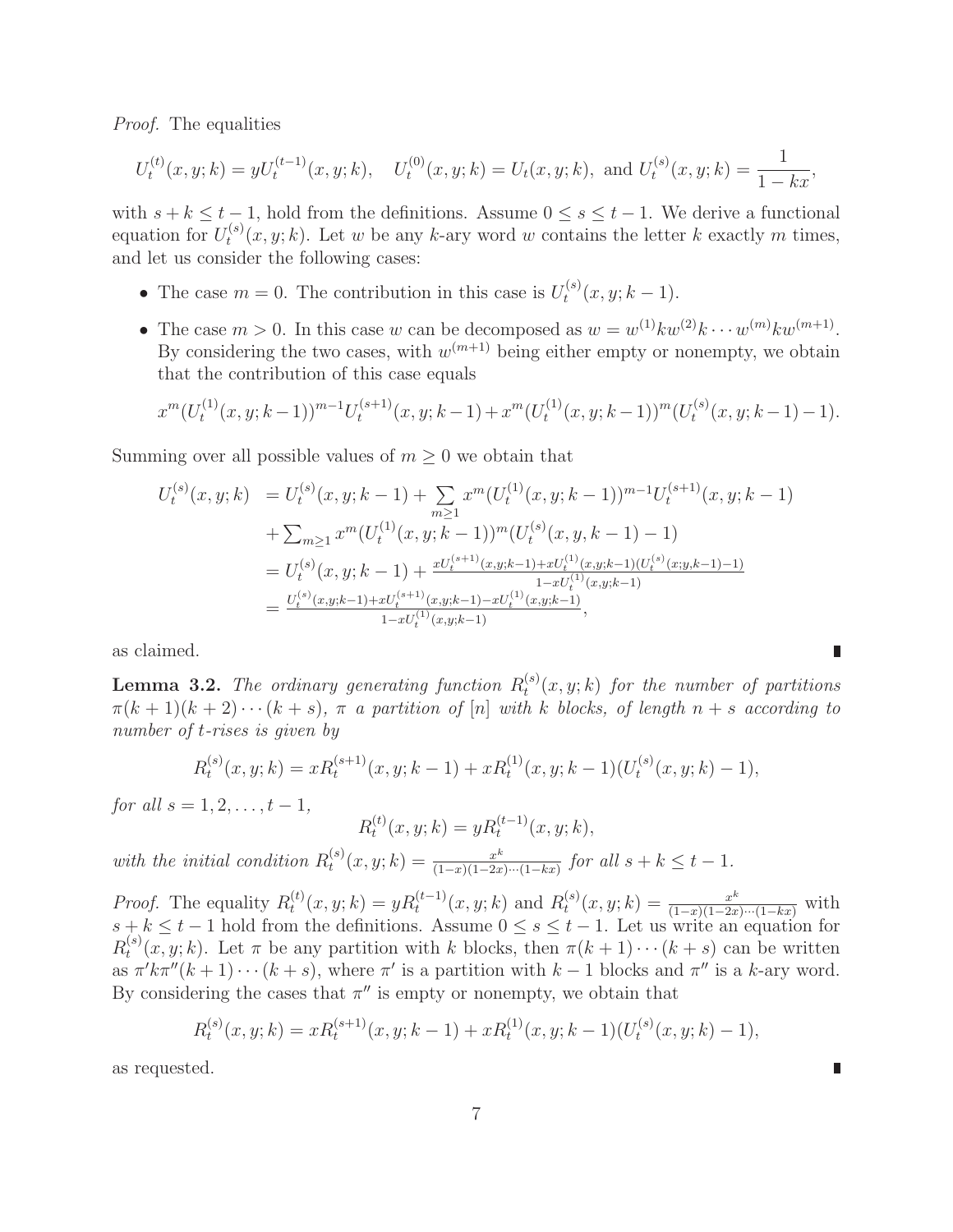Now we solve the system of recurrence relations in the statement of Lemma [3.1.](#page-5-1) It is not hard to see by induction on s that there exists a solution of the following form

$$
U_t^{(s)}(k) = U_t^{(s)}(x, y; k) = \frac{U_t^{'(s)}(x, y; k)}{U_t^{''(1)}(x, y; k)},
$$

<span id="page-7-1"></span>where

$$
\begin{cases}\nU_t^{(s)}(k) = U_t^{(s)}(k-1) + xU_t^{(s+1)}(k-1) - xU_t^{(1)}(k-1), \\
U_t''(k) = U_t''(k-1) - xU_t^{(1)}(k-1).\n\end{cases} \tag{3.2}
$$

<span id="page-7-2"></span>Hence, for all  $k \geq 0$ 

$$
U_t^{(s)}(k) = \frac{U_t^{(s)}(k)}{1 - x \sum_{j=0}^{k-1} U_t^{(1)}(j)}.
$$
\n(3.3)

In order to get an explicit formula for  $U_t^{(s)}$  $t^{(s)}(k)$ , we rewrite the recurrence relations in Lemmas [3.1](#page-5-1)[-3.2](#page-6-0) and [\(3.2\)](#page-7-1) in terms of matrices. Define

$$
\mathbf{U}'_t(k) = \begin{pmatrix} U'^{(1)}_t(k) \\ U'^{(2)}_t(k) \\ \vdots \\ U'^{(t-1)}_t(k) \end{pmatrix} \text{ and } \mathbf{R}_t(k) = \begin{pmatrix} R_t^{(1)}(k) \\ R_t^{(2)}(k) \\ \vdots \\ R_t^{(t-1)}(k) \end{pmatrix}.
$$

<span id="page-7-0"></span>Then Lemmas [3.1-](#page-5-1)[3.2](#page-6-0) and [\(3.2\)](#page-7-1) can be reformulated as follows.

**Theorem 3.3.** Let  $t \geq 1$ . Then

$$
\mathbf{U}'_t(k) = \mathbf{A}^k \cdot \mathbf{1} \text{ and } \mathbf{R}_t(k) = x^k \left( \prod_{j=1}^k \mathbf{B}_j \right) \cdot \mathbf{1},
$$

where  $\mathbf{1} = (1, 1, \dots, 1)^T$  is a vector with  $t - 1$  coordinates,

$$
\mathbf{A} = \mathbf{I} + x \begin{pmatrix} -1 & 1 & 0 & \cdots & 0 \\ -1 & 0 & 1 & \cdots & 0 \\ \vdots & & & & \\ -1 & 0 & 0 & & 1 \\ -1 & 0 & 0 & & y \end{pmatrix}, \quad \mathbf{B}_j = \begin{pmatrix} U_t^{(1)}(j) - 1 & 1 & 0 & \cdots & 0 \\ U_t^{(2)}(j) - 1 & 0 & 1 & \cdots & 0 \\ \vdots & & & & \\ U_t^{(t-2)}(j) - 1 & 0 & 0 & \cdots & 1 \\ U_t^{(t-1)}(j) - 1 & 0 & 0 & \cdots & y \end{pmatrix},
$$

and **I** the unit matrix of order  $t-1$  with  $U_t^{(s)}$  $t^{(s)}(j) = \frac{U_t^{(s)}(j)}{1 - \pi \sum_{k=1}^{k-1} U_t^{(k)}}$  $\frac{U_t^{(1)}(j)}{1-x\sum_{i=0}^{k-1}U_t^{'(1)}(i)}$  for all  $j=1,2,\ldots,k$ .

*Proof.* Rewriting Lemma [3.1](#page-5-1) together with [\(3.2\)](#page-7-1) in terms of matrices, we obtain that  $U'_t(k) =$  $\mathbf{A} \cdot \mathbf{U}'_t(k-1)$ , for all  $k \geq 1$ . Rewriting Lemma [3.2](#page-6-0) in matrices forms, we obtain that  $\mathbf{R}_t(k) = \mathbf{B}_k \cdot \mathbf{R}_t(k-1)$ , for all  $k \ge 1$ . Thus,  $\mathbf{R}_t(k) = x^k \left( \prod_{j=1}^k \mathbf{B}_j \right) \cdot \mathbf{R}_t(0)$ . Using the initial condition  $\mathbf{U}'_t(0) = \mathbf{R}_t(0) = 1$ , we arrive at  $\mathbf{U}'_t(k) = \mathbf{A}^k \cdot \mathbf{1}$  and  $\mathbf{R}_t(k) = x^k \left( \prod_{j=1}^k \mathbf{B}_j \right) \cdot \mathbf{1}$ , as claimed.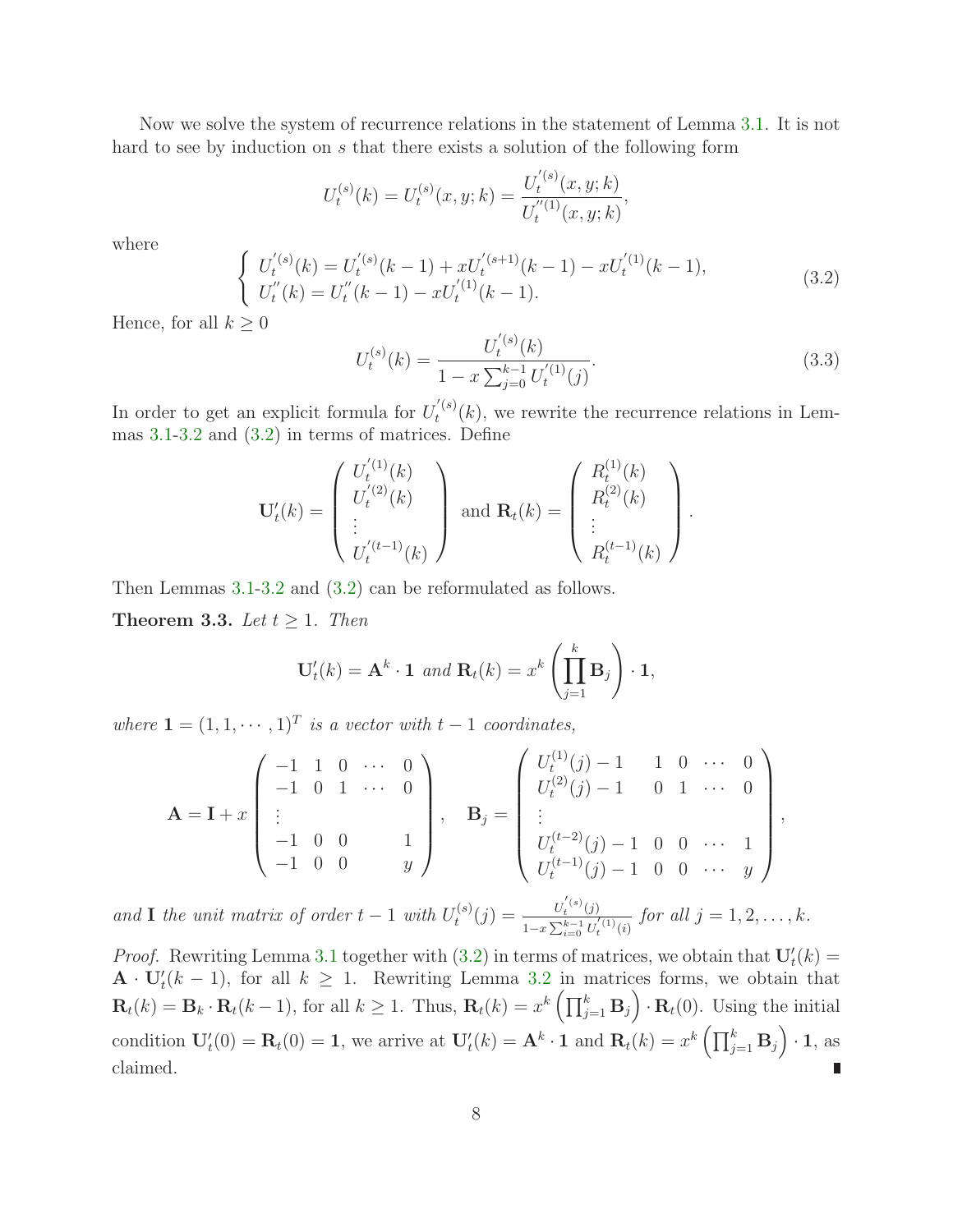## 3.1 The case  $t = 2$

Now let us consider the case  $t = 2$ . Theorem [3.3](#page-7-0) for  $t = 2$  gives  $U_2^{(1)}$  $2^{(1)}(x,y;k) = (1-x+xy)^k$ for all  $k \geq 0$ . Thus, by  $(3.3)$  we have that

$$
U_2^{(1)}(x,y;k) = \frac{(1-x+xy)^k}{1-x\sum_{j=0}^{k-1}(1-x+xy)^j},
$$

<span id="page-8-0"></span>which is equivalent to

$$
U_2^{(1)}(x,y;k) = \frac{(1-x+xy)^k}{1-\frac{1-(1-x+xy)^k}{1-y}} = \frac{(1-y)(1-x+xy)^k}{(1-x+xy)^k-y}.
$$
\n(3.4)

This implies that (see Lemma [3.1](#page-5-1) for  $s = 0$ )

<span id="page-8-1"></span>
$$
U_2(x, y; k) = \frac{U_2(x, y; k-1)}{1 - \frac{x(1-y)(1-x+xy)^{k-1}}{(1-x+xy)^{k-1}-y}}
$$

and  $U_2(x, y; 1) = \frac{1}{1-x}$ , thus we obtain that

$$
U_2(x, y; k) = \frac{1}{\prod_{j=0}^{k-1} \left(1 - \frac{x(1-y)(1-x+xy)^j}{(1-x+xy)^j - y}\right)}.
$$
\n(3.5)

On the other hand, Theorem [3.3](#page-7-0) for  $t = 2$  gives  $R_2^{(1)} = x^k \prod_{j=1}^k (U_t^{(1)})$  $t^{(1)}(x, y; j) - 1 + y$ , and by [\(3.4\)](#page-8-0) we get that

$$
R_2^{(1)}(x,y;k) = \frac{x^k y^k (1-y)^k}{\prod_{j=1}^k (1-x+xy)^j - y}.
$$

<span id="page-8-2"></span>Thus using [\(3.1\)](#page-5-2) with [\(3.5\)](#page-8-1) we obtain the following result.

**Theorem 3.4.** The ordinary generating function for the number of partitions of  $[n]$  with k blocks according to the number of 2-rises is given by

$$
\frac{x^k y^{k-1} (1-y)^k}{\prod_{j=1}^k ((1-x+xy)^j-y)}.
$$

<span id="page-8-3"></span>From the above theorem we deduce the number of the 2-rises in all the partitions of  $[n]$ with  $k$  blocks, as follows:

**Corollary 3.5.** The number of 2-rises in all the partitions of  $[n]$  with k blocks is given by

$$
(k-1)S(n,k) + \sum_{j=2}^{k} {j \choose 2} \sum_{i=k}^{n-2} j^{n-2-i} S(i,k).
$$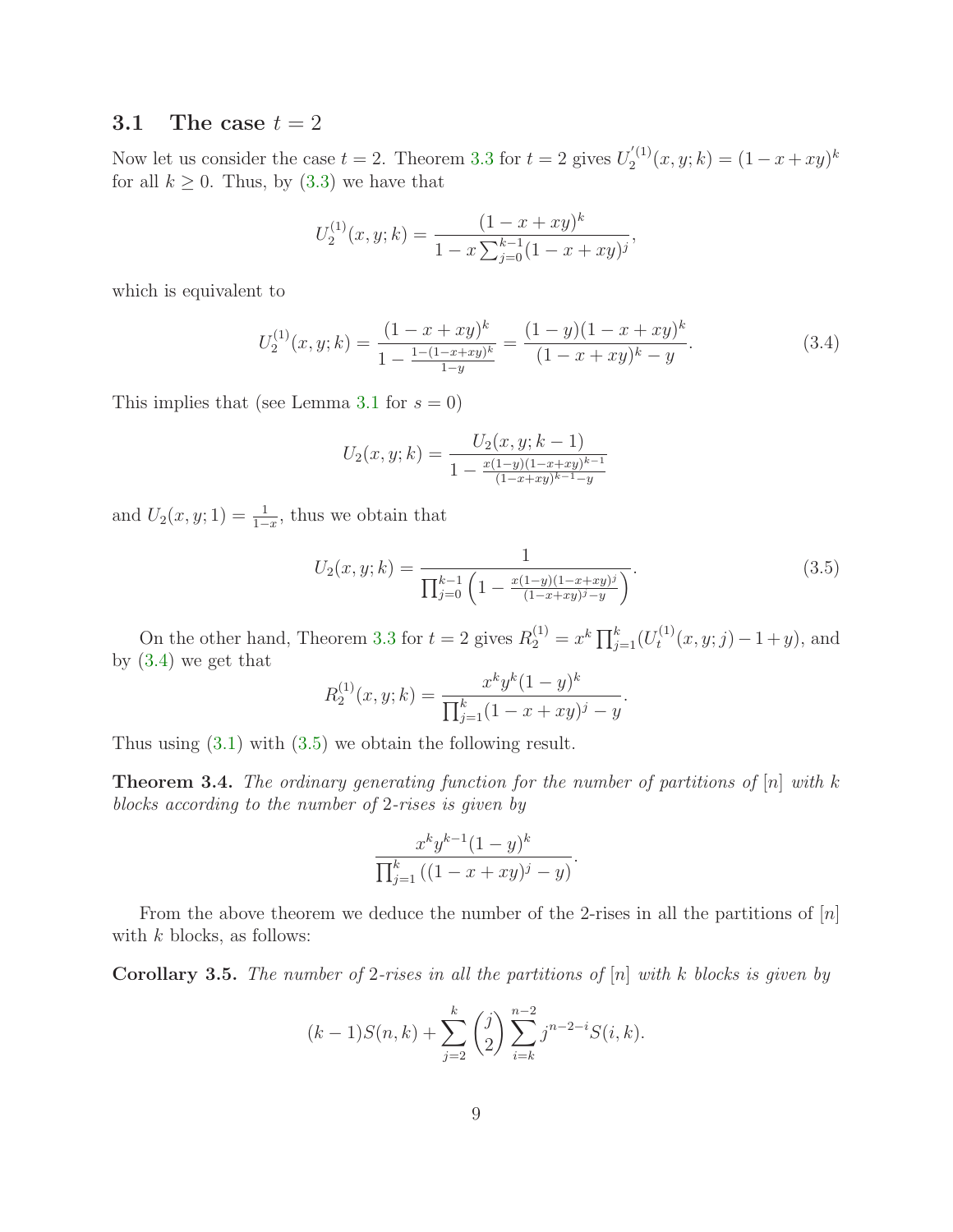Proof. Differentiating the generating function in the statement of Theorem [3.4](#page-8-2) and then substituting  $y = 1$  we get that

$$
\sum_{n\geq 0} \sum_{\pi \in \mathfrak{P}_{n,k}} (\#2 - \text{rises in } \pi) x^n = \frac{x^k}{\prod_{j=1}^k 1 - jx} \left( k - 1 + x^2 \sum_{j=2}^k \frac{\binom{j}{2}}{1 - jx} \right),
$$

which is equivalent (use the fact that  $\frac{x^k}{\Box k}$  $\frac{x^k}{\prod_{j=0}^k 1-jx} = \sum_{n\geq 0} S_{n,k} x^n$ ) to

$$
\sum_{n\geq 0} \sum_{\pi \in \mathfrak{P}_{n,k}} (\#2 - \text{rises in } \pi) x^n = (k-1) \sum_{n\geq 0} S(n,k) x^n + \sum_{n\geq 2} x^n \sum_{j=2}^k {j \choose 2} \sum_{i=0}^{n-2} j^{n-2-i} S(i,k).
$$

п

Thus, by collecting the  $x^n$  coefficient we obtain the desired result.

## 3.2 The case  $t = 3$

Theorem [3.3](#page-7-0) for  $t = 3$  gives

$$
\mathbf{U}'_3(k) = \begin{pmatrix} 1-x & x \\ -x & 1+xy \end{pmatrix}^k \begin{pmatrix} 1 \\ 1 \end{pmatrix}.
$$

Using the decomposition

$$
\mathbf{A} = \begin{pmatrix} 1-x & x \\ -x & 1+xy \end{pmatrix} = \mathbf{PDP}^{-1}, \quad \mathbf{P} = \begin{pmatrix} 1 & 1 \\ \frac{\lambda_1 - 1}{x} + 1 & \frac{\lambda_2 - 1}{x} + 1 \end{pmatrix}, \quad \mathbf{D} = \begin{pmatrix} \lambda_1 & 0 \\ 0 & \lambda_2 \end{pmatrix}
$$

<span id="page-9-0"></span>with

$$
\lambda_1 = 1 + \frac{x}{2}(y - 1 + \sqrt{(y - 1)(y + 3)})
$$
 and  $\lambda_2 = 1 + \frac{x}{2}(y - 1 - \sqrt{(y - 1)(y + 3)}),$  (3.6)

we obtain that

$$
\mathbf{U}'_3(k) = \frac{1}{\sqrt{(y-1)(y+3)}} \left( \begin{array}{c} \frac{\lambda_1 - 1}{x} \lambda_2^k - \frac{\lambda_2 - 1}{x} \lambda_1^k \\ \frac{\lambda_1 - 1}{x} \lambda_1^k - \frac{\lambda_2 - 1}{x} \lambda_2^k \end{array} \right),
$$

which implies that

$$
\begin{cases}\nU_3^{'(1)}(k) = \frac{1}{x\sqrt{(y-1)(y+3)}} \left( (\lambda_1 - 1)\lambda_2^k - (\lambda_2 - 1)\lambda_1^k \right), \\
U_3^{'(2)}(k) = \frac{1}{x\sqrt{(y-1)(y+3)}} \left( (\lambda_1 - 1)\lambda_1^k - (\lambda_2 - 1)\lambda_2^k \right).\n\end{cases}
$$

Using [\(3.3\)](#page-7-2) we obtain that

<span id="page-9-1"></span>
$$
U_3^{(1)}(k) = \frac{U_t^{(1)}(k)}{1 - x \sum_{j=0}^{k-1} U_t^{(1)}(j)} = \frac{(1 - \lambda_2)\lambda_1^k - (1 - \lambda_1)\lambda_2^k}{x \left(\frac{1 - \lambda_2}{1 - \lambda_1}\lambda_1^k - \frac{1 - \lambda_1}{1 - \lambda_2}\lambda_2^k\right)},
$$
(3.7)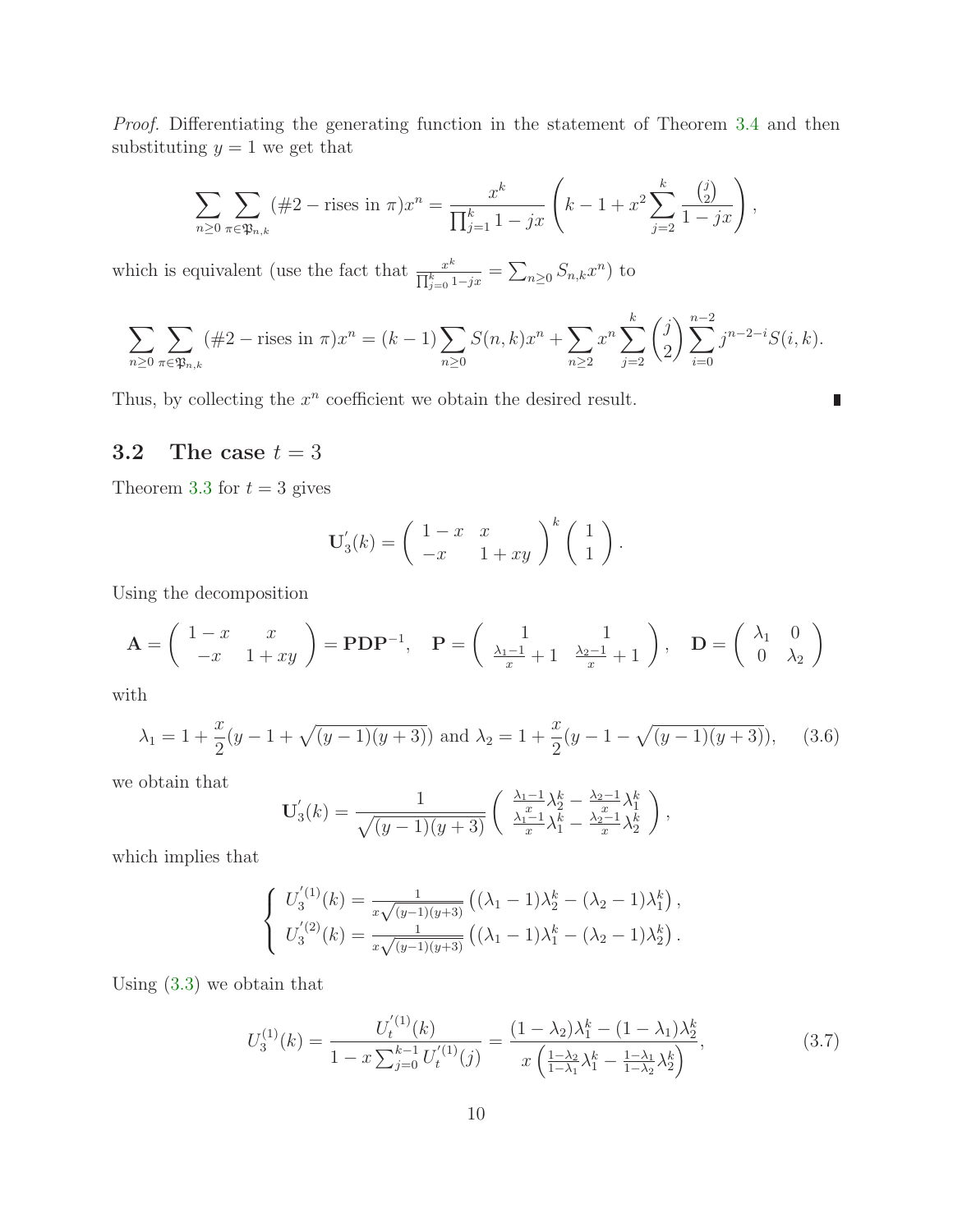<span id="page-10-2"></span>and

$$
U_3^{(2)}(k) = \frac{U_t^{(2)}(k)}{1 - x \sum_{j=0}^{k-1} U_t^{(1)}(j)} = \frac{(1 - \lambda_2)\lambda_2^k - (1 - \lambda_1)\lambda_1^k}{x \left(\frac{1 - \lambda_2}{1 - \lambda_1}\lambda_1^k - \frac{1 - \lambda_1}{1 - \lambda_2}\lambda_2^k\right)},
$$
(3.8)

Thus, Lemma [3.1](#page-5-1) for  $s = 0$  gives that

$$
U_3(x, y; k) = \frac{1}{\prod_{j=0}^{k-1} (1 - xU_3^{(1)}(x, y; j))},
$$

which is equivalent to

$$
U_3(x, y; k) = \frac{1}{\prod_{j=0}^{k-1} \left(1 - \frac{(1-\lambda_2)\lambda_1^j - (1-\lambda_1)\lambda_2^j}{\frac{1-\lambda_2}{1-\lambda_1}\lambda_1^j - \frac{1-\lambda_1}{1-\lambda_2}\lambda_2^j}\right)} = \prod_{j=0}^{k-1} \frac{\frac{1-\lambda_2}{1-\lambda_1}\lambda_1^j - \frac{1-\lambda_1}{1-\lambda_2}\lambda_2^j}{\frac{1-\lambda_2}{1-\lambda_1}\lambda_1^{j+1} - \frac{1-\lambda_1}{1-\lambda_2}\lambda_2^{j+1}}.
$$

<span id="page-10-1"></span>Thus, Theorem [3.3](#page-7-0) for  $t = 3$  gives the following result.

**Theorem 3.6.** The ordinary generating function  $R_3(x, y; k)$  for the number of partitions of  $[n]$  with k blocks according to the number 3-rises is given by

$$
xR_3^{(1)}(x,y;k-1)U_3(x,y;k) = xR_3^{(1)}(x,y;k-1) \prod_{j=0}^{k-1} \frac{\frac{1-\lambda_2}{1-\lambda_1} \lambda_1^j - \frac{1-\lambda_1}{1-\lambda_2} \lambda_2^j}{\frac{1-\lambda_2}{1-\lambda_1} \lambda_1^{j+1} - \frac{1-\lambda_1}{1-\lambda_2} \lambda_2^{j+1}},
$$

where

$$
\begin{pmatrix} R_3^{(1)}(x,y;k) \\ R_3^{(2)}(x,y;k) \end{pmatrix} = x^k \left( \prod_{j=1}^k \mathbf{B}_j \right) \cdot \mathbf{1}
$$
  
with  $\mathbf{B}_j = \begin{pmatrix} U_3^{(1)}(x,y;j) - 1 & 1 \\ U_3^{(2)}(x,y;j) - 1 & y \end{pmatrix}$ .

In order to find an explicit formula for  $R_3(x, y; k)$  we need the following notation and two further lemmas. The set of all the solutions of the equation  $i_1 + i_2 + \cdots + i_m = n$  with  $i_1, i_2, \ldots, i_m \in \{1, 2\}$  is denoted by  $\mathfrak{F}_{n,m}$ . Define  $\mathfrak{F}_n = \bigcup_{m=1}^n \mathfrak{F}_{n,m}$ .

<span id="page-10-0"></span>**Lemma 3.7.** Let  $\{a_n\}_{n\geq 0}$  be any sequence that satisfies  $a_{n+2} = \alpha_{n+1}a_{n+1} + \beta_{n+1}a_n$  with  $a_0 = 0$  and  $a_1 = \alpha_0$ . Then

$$
a_n = \alpha_0 \sum_{(i_1, i_2, \dots, i_m) \in \mathfrak{F}_{n-1}} \left( \prod_{i_j=1} \alpha_{i_1 + i_2 + \dots + i_j} \prod_{i_j=2} \beta_{i_1 + i_2 + \dots + i_j} \right).
$$

*Proof.* The proof can be obtained by induction on n. It is trivial to check the lemma for  $n = 0, 1$ . Let  $n \geq 0$ , then by the induction hypothesis for  $n + 1$  and n we obtain that

$$
a_{n+2} = \alpha_{n+1} \alpha_0 \sum_{\mathfrak{F}_n} \left( \prod_{i_j=1} \alpha_{i_1+i_2+\cdots+i_j} \prod_{i_j=2} \beta_{i_1+i_2+\cdots+i_j} \right)
$$
  
+  $\beta_{n+1} \alpha_0 \sum_{\mathfrak{F}_{n-1}} \left( \prod_{i_j=1} \alpha_{i_1+i_2+\cdots+i_j} \prod_{i_j=2} \beta_{i_1+i_2+\cdots+i_j} \right)$   
=  $\alpha_0 \sum_{\mathfrak{F}_{n+1}} \left( \prod_{i_j=1} \alpha_{i_1+i_2+\cdots+i_j} \prod_{i_j=2} \beta_{i_1+i_2+\cdots+i_j} \right),$ 

which completes the proof.

П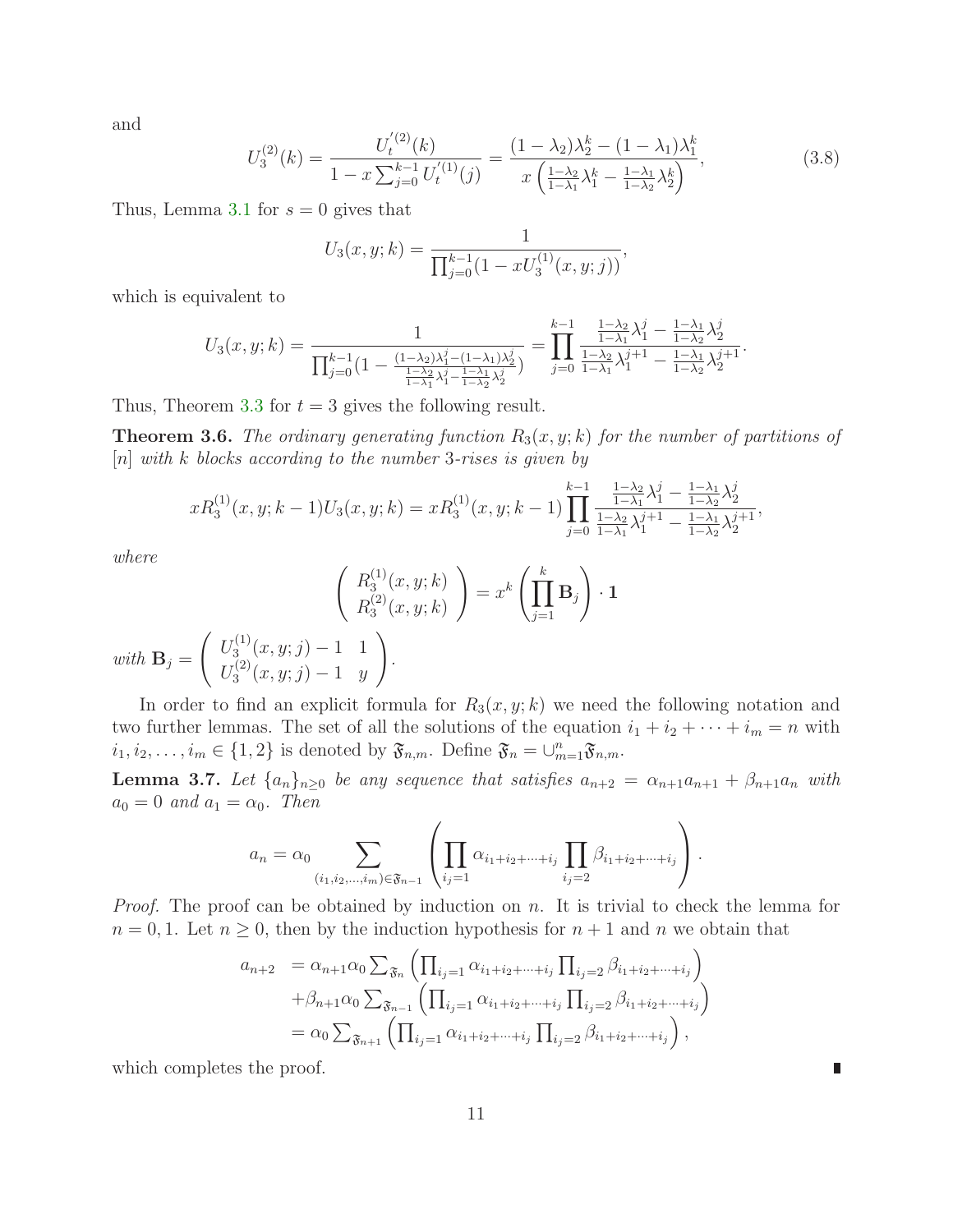<span id="page-11-0"></span>**Lemma 3.8.** Let  $\{Q_n\}_{n\geq 1}$  be any sequence of matrices of order two, where  $Q_n$  is defined by  $\left( \alpha_n \right)$  1  $\beta_n$  y  $\bigg)$ . Then  $\prod^n$  $\mathbf{Q}_{j} = \mathbf{Q}_{1}\mathbf{Q}_{j}\cdots\mathbf{Q}_{n} = \left( \begin{array}{cc} a_{n} & b_{n} \ c_{n} & d_{n} \end{array} \right)$  $c_n$   $d_n$  $\setminus$ ,

where

$$
b_n = \sum_{(i_1, i_2, \dots, i_m) \in \mathfrak{F}_{n-1}} \left( \prod_{i_j=1} (\alpha_{i_1+i_2+\dots+i_j} + y) \prod_{i_j=2} (\beta_{i_1+i_2+\dots+i_j} - \alpha_{i_1+i_2+\dots+i_j} y) \right),
$$
  

$$
d_n = \sum_{(i_1, i_2, \dots, i_m) \in \mathfrak{F}_n} \left( \prod_{i_j=1} (\alpha_{i_1+i_2+\dots+i_j-1} + y) \prod_{i_j=2} (\beta_{i_1+i_2+\dots+i_j-1} - \alpha_{i_1+i_2+\dots+i_j-1} y) \right),
$$

 $a_n = b_{n+1} - y b_n$  and  $c_n = d_{n+1} - y d_n$ .

 $j=1$ 

*Proof.* Define  $P_n = \prod_{j=1}^n Q_j = \begin{pmatrix} a_n & b_n \\ c & d \end{pmatrix}$  $c_n$   $d_n$  $\setminus$ . From the definitions, the sequences  $\{a_n\}_{n\geq 0}$ ,  $\{b_n\}_{n\geq 0}$ ,  $\{c_n\}_{n\geq 0}$  and  $\{d_n\}_{n\geq 0}$  satisfy

$$
\begin{cases}\n a_{n+1} = \alpha_{n+1}a_n + \beta_{n+1}b_n, \\
 b_{n+1} = a_n + yb_n, \\
 c_{n+1} = \alpha_{n+1}c_n + \beta_{n+1}d_n, \\
 d_{n+1} = c_n + yd_n.\n\end{cases}
$$

This implies that

$$
b_{n+2} = (\alpha_{n+1} + y)b_{n+1} + (\beta_{n+1} - \alpha_{n+1}y)b_n.
$$

The initial conditions  $b_0 = 0$  and  $b_1 = 1$  hold from the definitions. Thus, Lemma [3.7](#page-10-0) gives

$$
b_n = \sum_{(i_1, i_2, \dots, i_m) \in \mathfrak{F}_{n-1}} \left( \prod_{i_j=1} ( \alpha_{i_1+i_2+\dots+i_j} + y) \prod_{i_j=2} (\beta_{i_1+i_2+\dots+i_j} - \alpha_{i_1+i_2+\dots+i_j} y) \right).
$$

Similarly, we have

$$
d_{n+2} = (\alpha_{n+1} + y)d_{n+1} + (\beta_{n+1} - \alpha_{n+1}y)d_n
$$

with the initial conditions  $d_0 = 1$  and  $d_1 = y$ , which implies by Lemma [3.7](#page-10-0) that

$$
d_n = \sum_{(i_1, i_2, \dots, i_m) \in \mathfrak{F}_n} \left( \prod_{i_j=1} ( \alpha_{i_1+i_2+\dots+i_j-1} + y) \prod_{i_j=2} (\beta_{i_1+i_2+\dots+i_j-1} - \alpha_{i_1+i_2+\dots+i_j-1} y) \right).
$$

The rest holds from the recurrence relations of the sequences  $\{c_n\}_{n\geq 0}$  and  $\{a_n\}_{n\geq 0}$ .

Theorem [3.6](#page-10-1) and Lemma [3.8](#page-11-0) give the following result.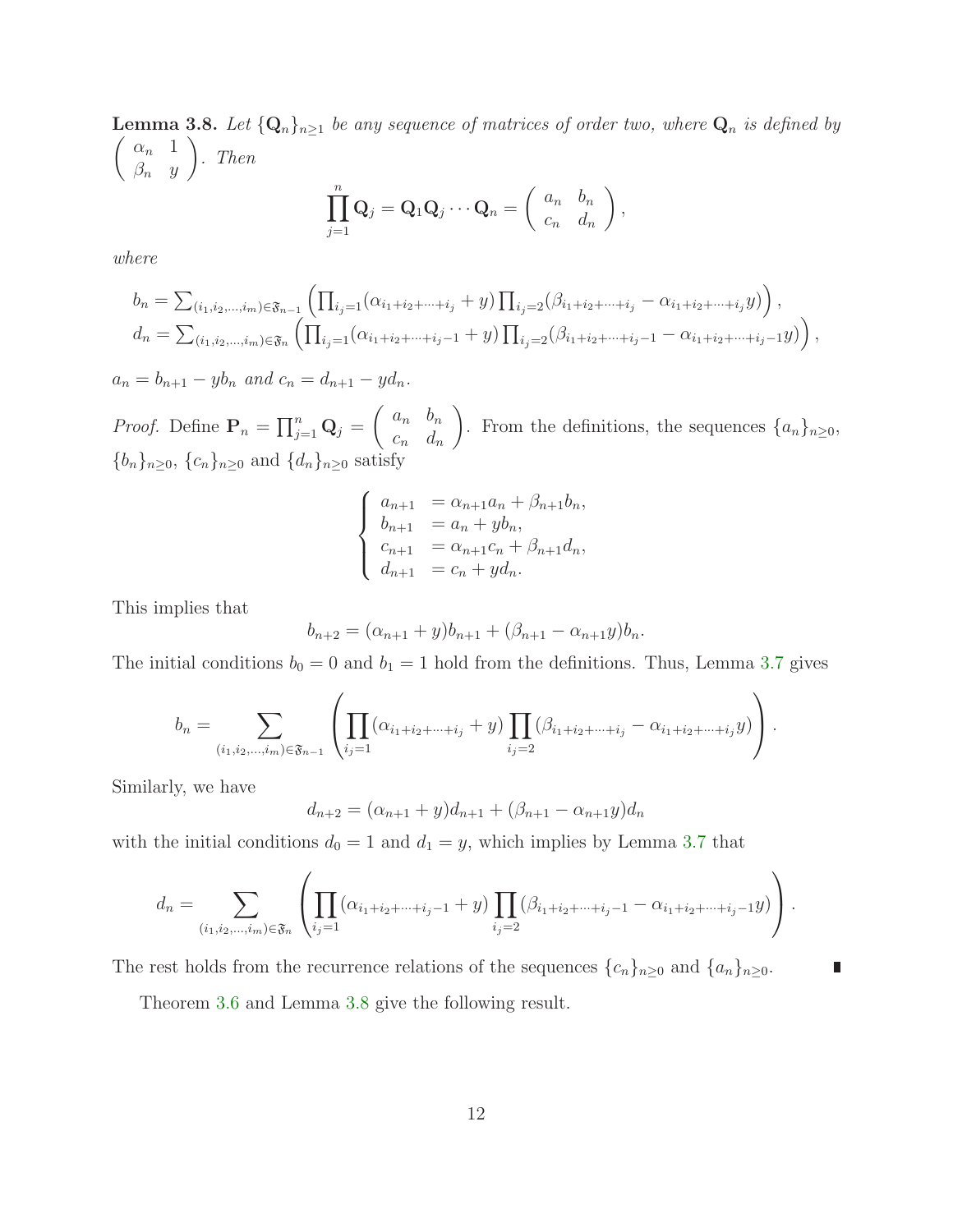**Theorem 3.9.** The ordinary generating function  $R_3(x, y; k)$  for the number of partitions of  $[n]$  with k blocks according to the number of 3-rises is given by

$$
x^{k}(Y(x,y;k)-(1-y)Y(x,y;k-1))\prod_{j=0}^{k-1}\frac{\frac{1-\lambda_{2}}{1-\lambda_{1}}\lambda_{1}^{j}-\frac{1-\lambda_{1}}{1-\lambda_{2}}\lambda_{2}^{j}}{\frac{1-\lambda_{2}}{1-\lambda_{1}}\lambda_{1}^{j+1}-\frac{1-\lambda_{1}}{1-\lambda_{2}}\lambda_{2}^{j+1}},
$$

where  $\lambda_i$ ,  $i = 1, 2$ , is defined in [\(3.6\)](#page-9-0), and

$$
Y(x,y;k) = \sum_{(i_1,i_2,\dots,i_m)\in\mathfrak{F}_{k-1}} \left( \prod_{i_j=1} ( \alpha_{i_1+i_2+\dots+i_j} + y) \prod_{i_j=2} (\beta_{i_1+i_2+\dots+i_j} - \alpha_{i_1+i_2+\dots+i_j} y) \right),
$$

 $\alpha_j=U_3^{(1)}$  $J_3^{(1)}(x,y;j)-1$  and  $\beta_j=U_3^{(2)}$  $3^{(2)}(x,y;j)-1$ , see [\(3.7\)](#page-9-1) and [\(3.8\)](#page-10-2).

Some enumerative results for *t*-rises,  $t = 2, 3$ , are given in Table [2.](#page-12-0) We remark that all the row sequences in Table [2](#page-12-0) are not presently in [\[13\]](#page-16-4).

| $2\text{-rises}$<br>$\sqrt{n}$ | $\left( \right)$ |                  | 2                | 3                | 4        | 5              | 6  | 7   | 8    | 9    | 10    |
|--------------------------------|------------------|------------------|------------------|------------------|----------|----------------|----|-----|------|------|-------|
| $\overline{0}$                 | 1                |                  |                  |                  |          |                | 1  | 1   | 1    |      | 1     |
| $\mathbf{1}$                   | 0                | $\left( \right)$ |                  | 3                | 6        | 10             | 15 | 21  | 28   | 36   | 45    |
| $\overline{2}$                 | 0                | $\left( \right)$ | $\left( \right)$ | 1                | 7        | 26             | 71 | 161 | 322  | 588  | 1002  |
| 3                              | $\left( \right)$ | $\left( \right)$ | $\left( \right)$ | $\left( \right)$ | 1        | 14             | 89 | 380 | 1268 | 3571 | 8878  |
| $\overline{4}$                 | 0                | $\left( \right)$ | $\left( \right)$ | $\theta$         | 0        | 1              | 26 | 267 | 1709 | 8136 | 31532 |
|                                |                  |                  |                  |                  |          |                |    |     |      |      |       |
|                                |                  |                  |                  |                  |          |                |    |     |      |      |       |
| $3\text{-rises}\n\backslash n$ | $\left( \right)$ |                  | $\overline{2}$   | 3                | 4        | 5              | 6  | 7   | 8    | 9    | 10    |
| $\overline{0}$                 | 1                | 1                | $\mathcal{D}$    | 4                | 10       | 27             | 82 | 268 | 950  | 3595 | 14512 |
| 1                              | 0                | $\left( \right)$ | 0                | 1                | 4        | 19             | 79 | 350 | 1558 | 7256 | 34851 |
| $\overline{2}$                 | 0                | $\Omega$         | $\Omega$         | $\Omega$         | 1        | $\overline{5}$ | 35 | 191 | 1114 | 6260 | 36246 |
| 3                              | $\theta$         | $\left($         | $\Omega$         | $\theta$         | $\theta$ | 1              | 6  | 60  | 410  | 3045 | 20914 |

<span id="page-12-0"></span>Table 2: Number of partitions of [n] with 2-rises and 3-rises

# 4 Enumeration of partitions by t-descents

In this section we obtain the generating function for the number of partitions of  $[n]$  with k blocks according to number of t-descents, that is,

$$
D_t(x, y; k) = \sum_{n \ge 0} \sum_{\pi \in \mathfrak{P}_{n,k}} x^n y^{\# t-\text{descents in }\pi}.
$$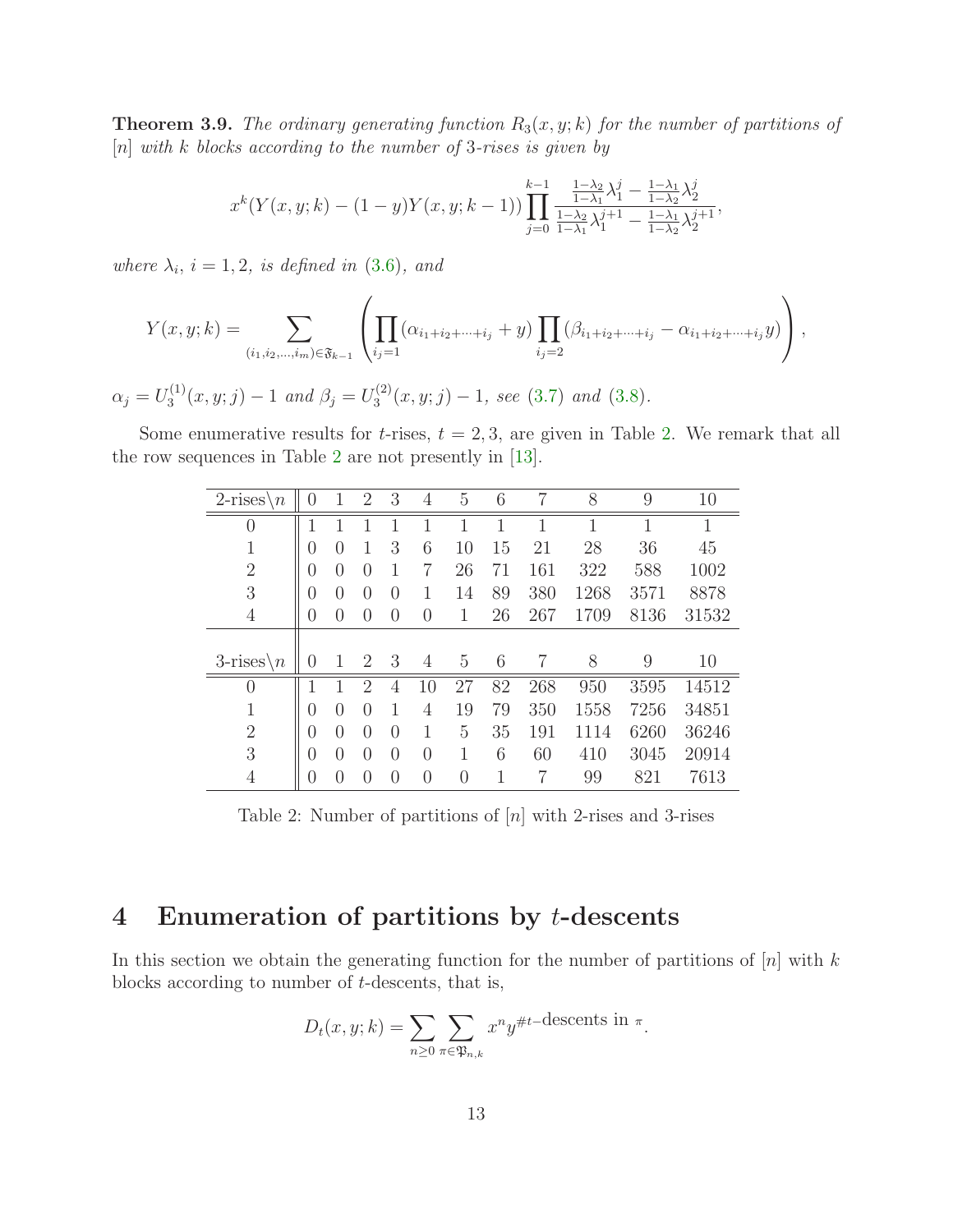For descents the decomposition [\(1.2\)](#page-2-2) immediately implies

$$
D_t(x, y; k) = D_t(x, y; k - 1) V_t(x, y; k),
$$

where  $V_t(x, y; k)$  is the ordinary generating function for the number k-ary words  $k\pi$  of length n according to the number of t-descents. Each k-ary word  $k\pi$  can be decomposed as  $k\pi$  =  $k\pi^{(1)}k\pi^{(2)}\cdots k\pi^{(m)}$  with  $m\geq 1$ . Thus the occurrence of t-descents are exactly the occurrences of t-rises in the reversal word of  $k\pi$ . Thus, by the definition of  $U_t^{(s)}$  $t^{(s)}(x, y; k)$  we obtain that

$$
V_t(x, y; k) = \frac{xU_t^{(1)}(x, y; k-1)}{1 - xU_t^{(1)}(x, y; k-1)}.
$$

<span id="page-13-0"></span>Hence, we can state the following result.

**Theorem 4.1.** Let  $t \geq 1$ . Then the ordinary generating function for the number of partitions of  $[n]$  with k blocks according to the number of t-descents is given by

$$
D_t(x, y; k) = x^k \prod_{j=0}^{k-1} \frac{U_t^{(1)}(x, y; j)}{1 - xU_t^{(1)}(x, y; j)}.
$$

#### 4.1 The case  $t = 2$

<span id="page-13-1"></span>Using Theorem [4.1](#page-13-0) for  $t = 2$  together with  $(3.4)$  we obtain the following result.

**Corollary 4.2.** The ordinary generating function for the number of partitions of  $[n]$  with k blocks according to the number of 2-descents is given by

$$
x^{k}\prod_{j=0}^{k-1}\frac{(1-y)(1-x+xy)^j}{(1-x+xy)^{j+1}-y}.
$$

<span id="page-13-2"></span>Again, from the above corollary we can obtain the number of 2-descents in all the partitions of  $[n]$  with k blocks, as follows.

**Corollary 4.3.** The number of 2-descents in all the partitions of  $[n]$  with k blocks is given by

$$
\binom{k}{2}S(n-1,k) + \sum_{j=2}^{k} \frac{j-1}{2} \sum_{i=0}^{n-2} j^{n-1-i} S(i,k).
$$

Proof. Differentiating the generating function in the statement of Corollary [4.2](#page-13-1) and then substituting  $y = 1$  we get that

$$
\sum_{n\geq 0} \sum_{\pi \in \mathfrak{P}_{n,k}} (\#2 \text{-descents in } \pi) x^n = \frac{x^{k+1}}{\prod_{j=1}^k (1-jx)} \sum_{j=2}^k \frac{(j-1) - {j \choose 2} x}{1-jx},
$$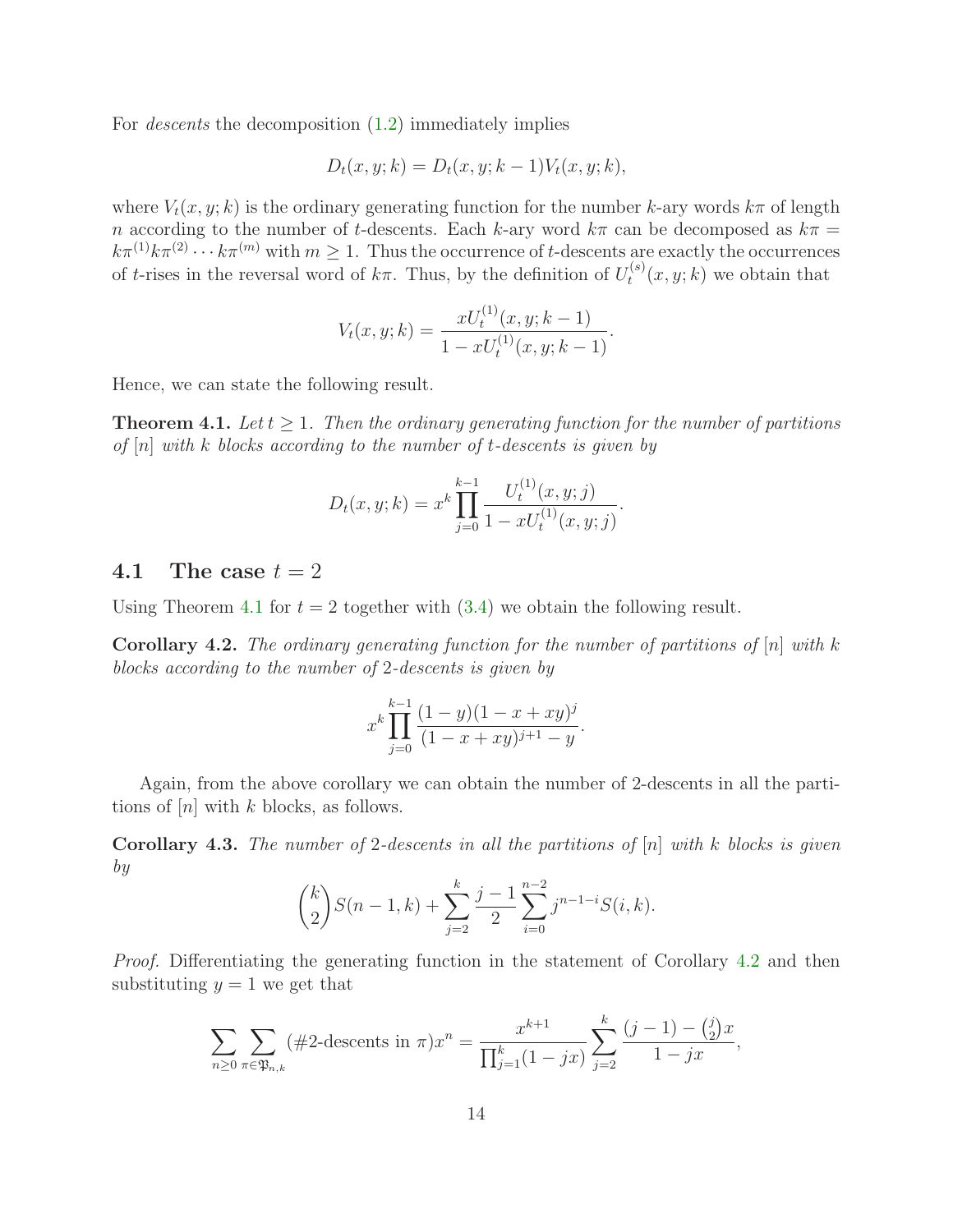| $2$ -descents $\n\setminus n$ | $\left( \right)$ |                  | $\overline{2}$   | 3                | 4                | 5                | 6        | 7              | 8    | 9     | 10    |
|-------------------------------|------------------|------------------|------------------|------------------|------------------|------------------|----------|----------------|------|-------|-------|
| $\theta$                      | 1                |                  | $\mathcal{D}$    | 4                | 8                | 16               | 32       | 64             | 128  | 256   | 512   |
|                               | $\left( \right)$ |                  | $\left( \right)$ | 1                | 7                | 32               | 121      | 411            | 1304 | 3949  | 11567 |
| $\overline{2}$                | 0                | $\left( \right)$ | $\left( \right)$ | $\left( \right)$ | $\left( \right)$ | 4                | 49       | 360            | 2062 | 10163 | 45298 |
| 3                             | 0                | $\left( \right)$ | $\left( \right)$ | $\left( \right)$ | $\overline{0}$   | 0                |          | 42             | 624  | 6042  | 45810 |
| 4                             | 0                |                  | $\left( \right)$ | $\left( \right)$ | $\left( \right)$ | $\left( \right)$ | 0        | $\overline{0}$ | 22   | 730   | 12170 |
|                               |                  |                  |                  |                  |                  |                  |          |                |      |       |       |
| $3$ -descents $\setminus n$   | 0                |                  | $\overline{2}$   | 3                | 4                | 5                | 6        |                | 8    | 9     | 10    |
| $\theta$                      |                  |                  | $\mathcal{D}$    | 5                | 15               | 51               | 192      | 789            | 3504 | 16689 | 84717 |
|                               | 0                |                  | $\left( \right)$ | $\Omega$         | $\left( \right)$ |                  | 11       | 87             | 616  | 4199  | 28465 |
| $\overline{2}$                | 0                |                  | $\left( \right)$ | $\Omega$         | $\left( \right)$ | 0                | $\theta$ |                | 20   | 257   | 2729  |
| 3                             | 0                |                  | $\left( \right)$ | $\Omega$         | $\left( \right)$ | 0                | $\theta$ | $\theta$       | 0    | 2     | 64    |

<span id="page-14-0"></span>Table 3: Number partitions of  $[n]$  with 2-descents and 3-descents

which is equivalent (use the fact that  $\frac{x^k}{\prod_{k=1}^k x^k}$  $\frac{x^k}{\prod_{j=0}^k (1-jx)} = \sum_{n\geq 0} S(n,k)x^n$  to

$$
\sum_{n\geq 0} \sum_{\pi \in \mathfrak{P}_{n,k}} (\#2 \text{-descents in } \pi) x^n = x \sum_{n\geq 0} S(n,k) x^n \left( \frac{1}{2} {k \choose 2} + \frac{1}{2} \sum_{j=2}^k (j-1) \sum_{n\geq 0} j^n x^n \right).
$$

г

Thus, by collecting the  $x^n$  coefficient we obtain the desired result.

#### 4.2 The case  $t = 3$

Theorem [4.1](#page-13-0) for  $t = 2$  together with  $(3.7)$  we obtain the following result.

**Corollary 4.4.** The ordinary generating function for the number of partitions of  $[n]$  with k blocks according to the number of 3-descents is given by

$$
x^{k} \prod_{j=0}^{k-1} \frac{(1 - \lambda_2)\lambda_1^{j} - (1 - \lambda_1)\lambda_2^{j}}{\frac{1 - \lambda_2}{1 - \lambda_1}\lambda_1^{j+1} - \frac{1 - \lambda_1}{1 - \lambda_2}\lambda_2^{j+1}},
$$

where  $\lambda_1 = 1 + \frac{x}{2}(y - 1 + \sqrt{(y - 1)(y + 3)})$  and  $\lambda_2 = 1 + \frac{x}{2}(y - 1 - \sqrt{(y - 1)(y + 3)})$ .

Some specific enumeration of t-descents,  $t = 2, 3$ , are given in Table [3.](#page-14-0) The row sequences in Table [3](#page-14-0) are not yet in the database in [\[13\]](#page-16-4).

# 5 Concluding remarks

Special cases of the results obtained in previous sections include the generating functions for the numbers of  $k$ -ary words according to both  $t$ -rises and  $t$ -descents, which complete the solution of a class of enumeration problems described by Burstein and Mansour (see [\[2\]](#page-15-4)).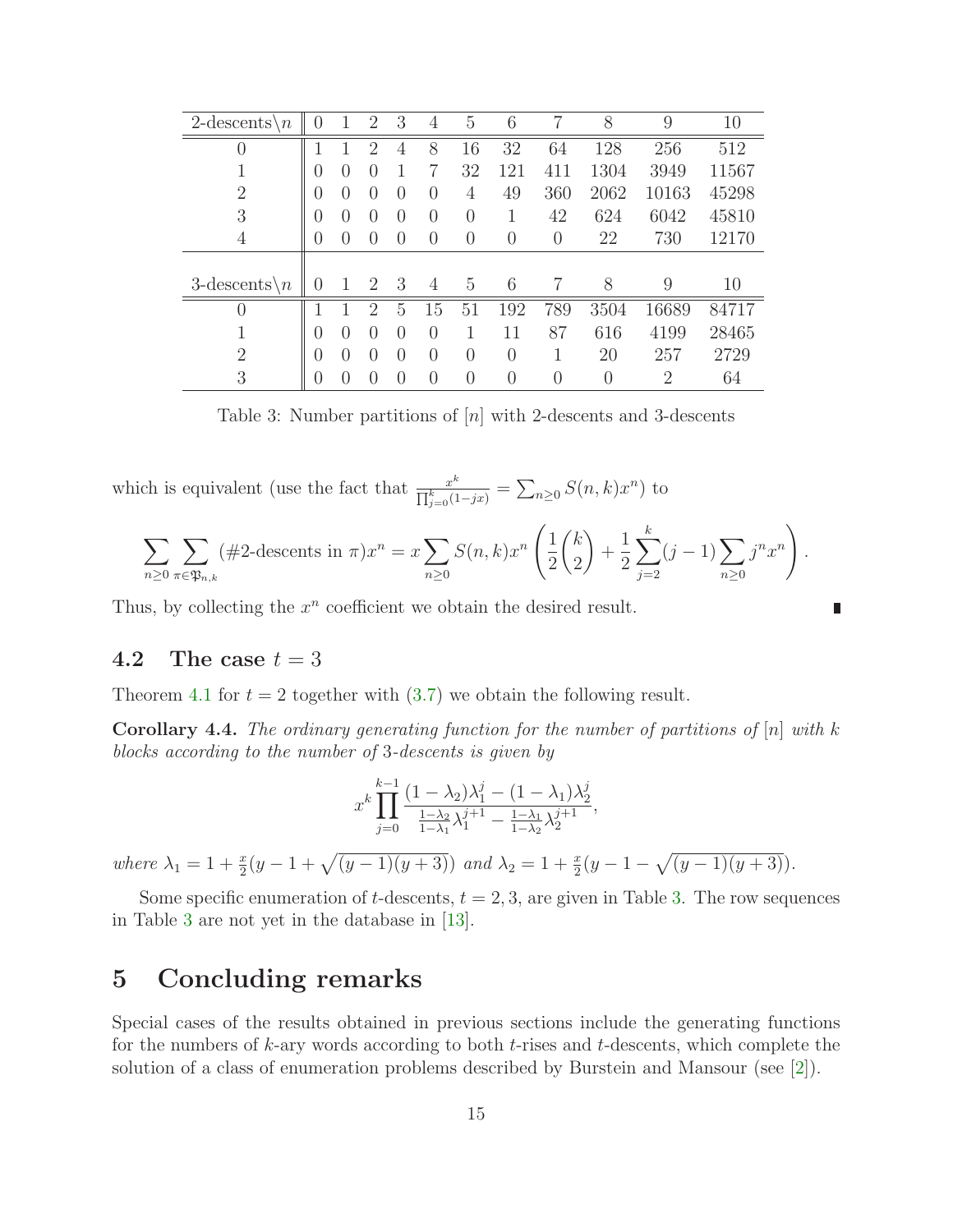Combinatorial proofs are solicited for the formulas enumerating the occurrences of levels, rises and descents, among all partitions of  $[n]$ , obtained in Corollaries [2.2,](#page-3-0) [3.5](#page-8-3) and [4.3](#page-13-2) respectively.

There are several ways in which one could extend our research. For example, one can study the following problems.

- It would be interesting to find explicit formulas for the generating functions  $R_t(x, y; k)$ and  $D_t(x, y; k)$  which evaluate directly for each integer  $t \geq 2$ , (in the spirit of the "nice" result  $L_t(x, y; k)$ .
- Consider two words,  $\sigma \in [k]^n$  and  $\tau \in [\ell]^m$ . In other words,  $\sigma$  is an k-ary word of length n and  $\tau$  is an  $\ell$ -ary word of length m. Assume additionally that  $\tau$  contains all letters 1 through  $\ell$ . We say that  $\sigma$  contains an *occurrence* of  $\tau$ , or simply that  $\sigma$ contains  $\tau$ , if  $\sigma$  has a subword *order-isomorphic* to  $\tau$ , i.e., if there exists  $1 \leq i \leq n-m$ such that, for any relation  $\phi \in \{<, =, >\}$  and indices  $1 \leq a, b \leq m, \sigma_{i+a}\phi\sigma_{i+b}$  if and only if  $\tau_a \phi \tau_b$ . In this situation, the word  $\tau$  is called a *subword pattern*. One may be interested in generalizing our results to study the number of partitions that avoid a subword pattern  $\tau$ .

# References

- <span id="page-15-4"></span>[1] G. E. Andrews, The Theory of Partitions, Cambridge University Press, 1998.
- [2] A. Burstein and T. Mansour, Counting occurrences of some subword patterns, Discr. Math. Theor. Comp. Sci. 6 (2003), 1–12.
- <span id="page-15-1"></span><span id="page-15-0"></span>[3] L. Carlitz, Enumeration of up-down sequences, Discrete Math. 4 (1973), 273–286.
- <span id="page-15-3"></span>[4] L. Carlitz, Enumeration of compositions by rises, falls and levels, Math. Nachr. 77 (1977), 361–371.
- [5] L. Carlitz, T. Vaughan, Enumeration of sequences of given specification according to rises, falls and maxima, Discrete Math. 8 (1974), 147–167.
- <span id="page-15-2"></span>[6] L. Carlitz, R. Scoville, Enumeration of permutations by rises, falls, rising maxima and falling maxima, Acta Math. Sci. Hungar.  $25$  (1974), 269–277.
- <span id="page-15-7"></span><span id="page-15-6"></span>[7] S. Elizalde and M. Noy, Consecutive patterns in permutations, Adv. Appl. Math. 30 (2003), 110–125.
- [8] S. Heubach and T. Mansour, Enumeration of 3-letter patterns in compositions, Integers Conference, Celebration of the 70th Birthday of Ron Graham, University of West Georgia Carrollton, 2005.
- <span id="page-15-5"></span>[9] S. Heubach and T., Counting rises, levels, and drops in compositions, Integers 5 (2005), Article A11.